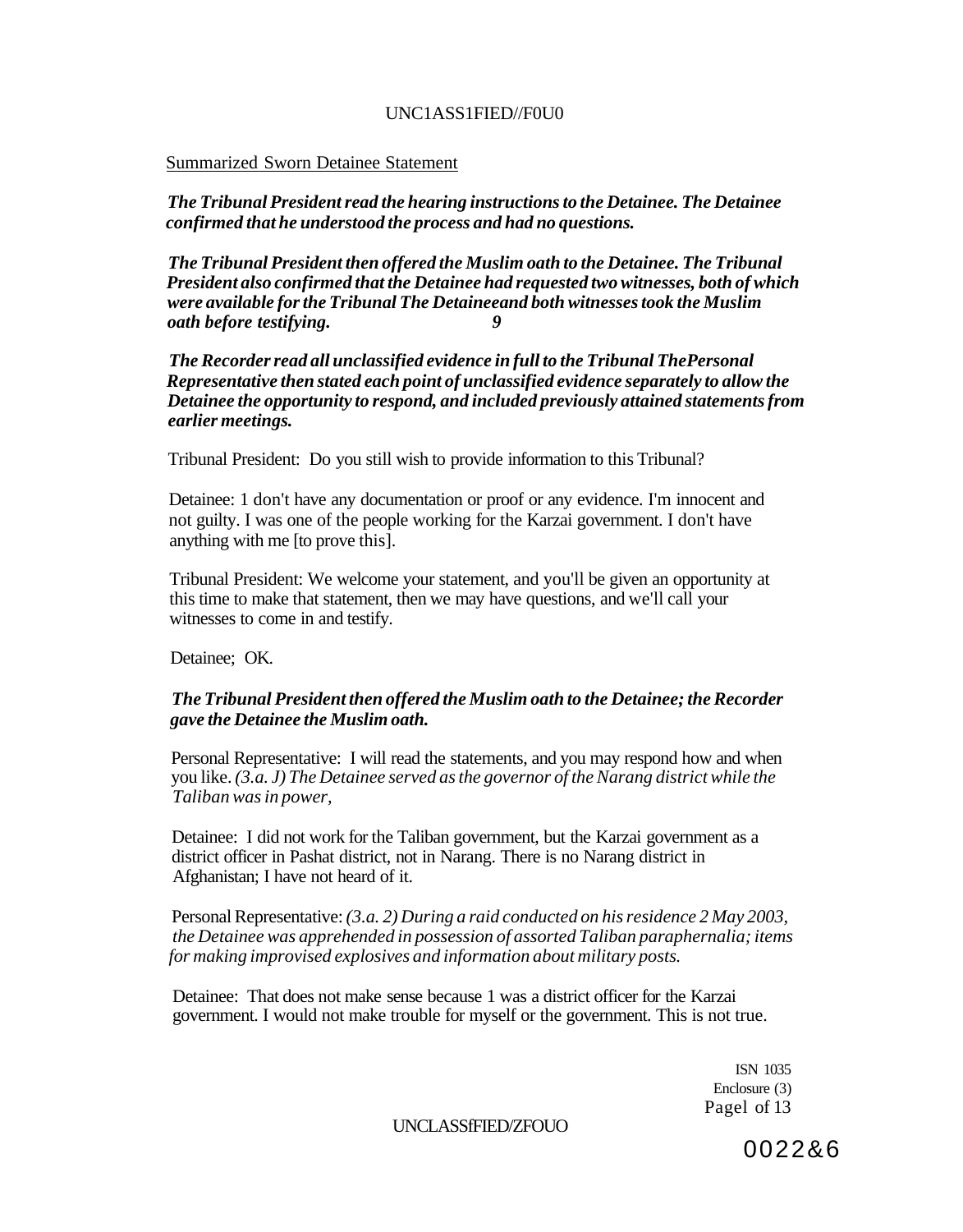There is no need for that. If they have proof, or capture or find anything with me, that would be a different issue. I would not do that.

Personal Representative: *(3.a.3) The Detainee gained experience with weapons during the Russian jihad.* 

Detainee: I didn't have any training on weapons; I'm a poor man, and there is no need for me to have any weapon.

Personal Representative: *(3.b. 1) The Detainee participated in military operations against the coalition. A witness observed the Detainee discussing rocket attacks on coalition forces, as well as transporting missiles.* 

Detainee: If I talk about it, then where is my statement or speech? Was it recorded? I worked and supported for the government. You people work for the government; are you doing anything against the government? I would not do anything against the government.

#### *(3.b.2.) The Detainee fired rockets at coalition forces.*

Detainee: When America came to Afghanistan we were very happy because they could help our security and help us to live in peace. I still say I was working for the government, and I have a lot of respect for America.

#### *(3.b.3) The Detainee provided weapons to the Taliban.*

Detainee: This was not true because I was not in a battle, or a commander or a boss. I hated Taliban as I hated Russia. They came and robbed my house, arrested my brother in Jalalabad, and took 6 rifles from me. Then they put us in jail for one and a half months, and didn't release my brother; I don't support the Taliban.

Tribunal President (to the Detainee): Does this conclude your statement?

Detainee: I have nothing to say because Pm still saying I'm innocent. I should not be here. I shouldn't even be at this Tribunal. I'm innocent, and I don't know why I'm here. I'm requesting that I'm still innocent. I have small children at home, and I still want to support the new government Actually, the Taliban was very oppressive. You are good people and respect human rights. Whoever sold me took money from the Americans. Whoever reported me, I'm thinking, was a friend of the government. When Americans came to my house, they said lay down on the floor. I laid down. They took me away for two days and beat me up badly. I'm still sick since that time. I'm not blaming you. The new people do not want the new government growing up. Americans hit me and beat me up so badly, I believe that I'm sexually dysfunctional. I don't know if I'll be able to sleep with my wife or not. Since that time, I'm really sick. I can't control my urination, and sometimes I put toilet paper down there so I won't wet my pants. I will not say anything if there is justice and honesty. I'll leave that up to you. I just say I'm very innocent

> ISN1035 Enclosure (3) Page 2 of 13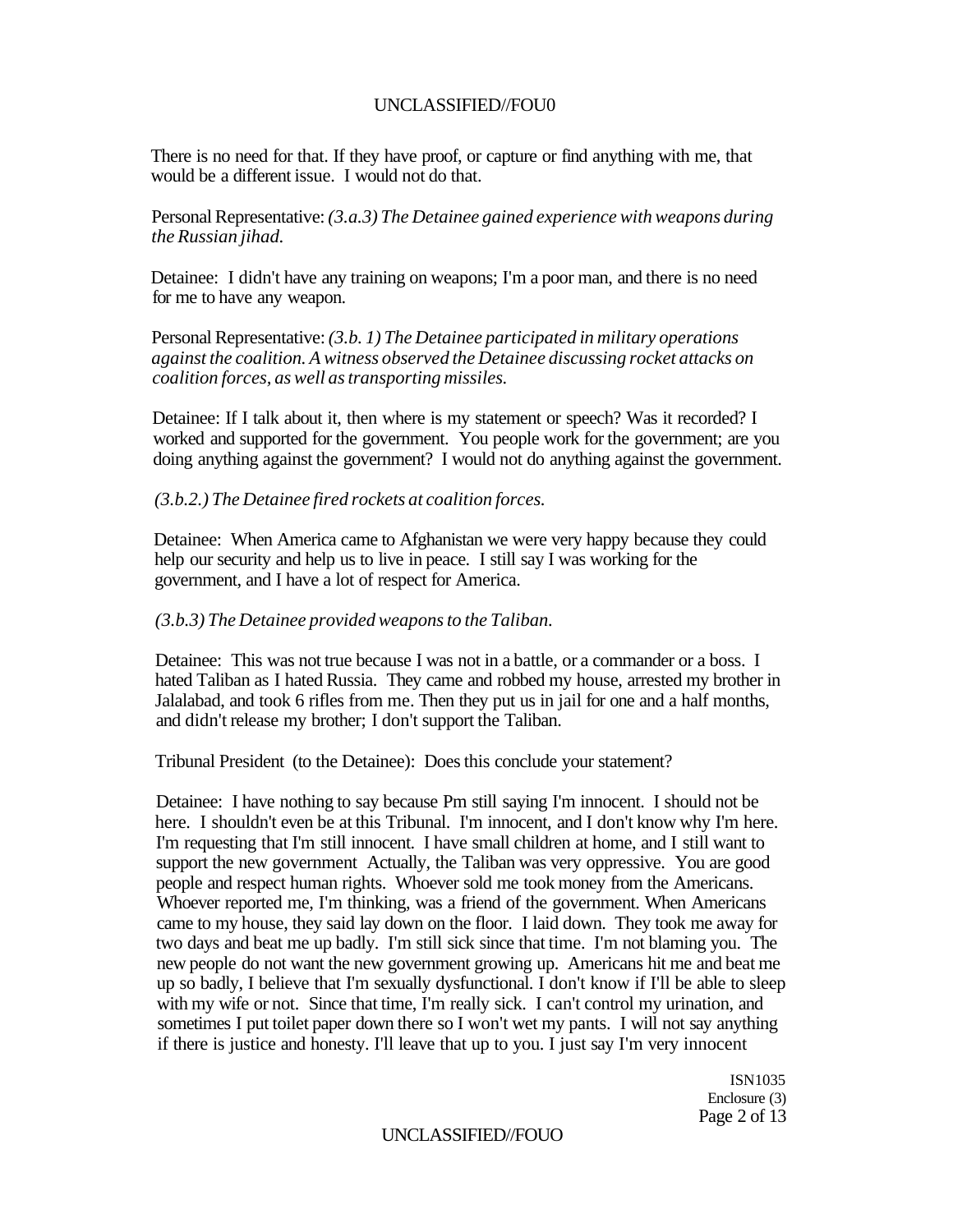Tribunal President: Very well. We will accept whatever you want to tell us today, and take it into strong consideration as we make our decision.

Detainee: Thank you very much. Thanks to all of you. This was my fault because I was working for the Karzai government. 1 still worry about my kids, if they go to charity, or how they survive back home. I don't know who reported me to the Americans; these are opposing the government, There's documents and evidence to show, it's obvious, that I was a district officer.

Tribunal President: Thank you for your testimony today.

Detainee: During the Taliban, I was a carpenter. I hated the Taliban as much as I hated the Russians.

Tribunal President: We may have some questions for you, but does that complete your statement at this time?

Detainee: Yes.

*The Tribunal President then opened up the floor for questions of the Detainee from Tribunal Members.* 

Tribunal Member: Good afternoon. We appreciate your testimony, but there a few tilings we want to clarify, please. Have you been a carpenter all your life?

Detainee: During the Russian jihad, 1 was a carpenter, too.

Tribunal Member: But carpentry was the primary means of supporting you and your family?

Detainee: Yes, because I was very poor and didn't have extra land or any other business. The only thing I could do was carpentry. This is why I had a lot of cuts and bruises from working hard.

Tribunal Member: You mentioned that you were a district manager; what does a district manager do?

Detainee: Actually it was very new; there wasn't much stability at that time. Asa district officer I would try to bring security to the district and peace for the people. If someone had charges against each other, I would take care of that. It was my job.

Tribunal Member: If your previous skills were as a fighter and a carpenter during the Russian jihad, how is it you were qualified to be a district officer?

> ISN 1035 Enclosure (3) Page 3 of 13

UNCLASSIFIED//FOUO

0022^8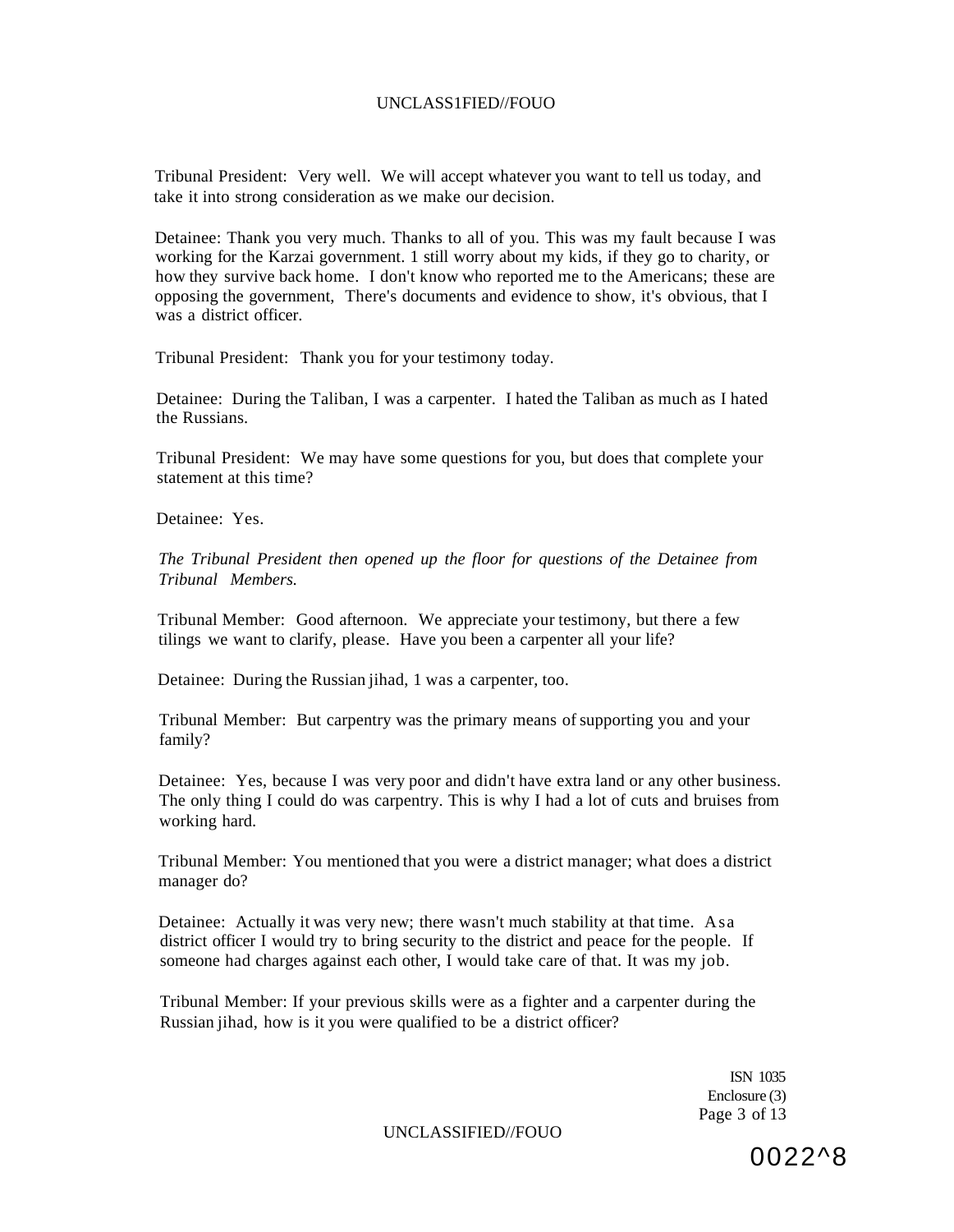### UNCLASSIF1ED//F0U0

Detainee: Actually I was applying for a higher position than that. We were working to bring the king back to Afghanistan. Because the sheik and Karzai came at the same tune, I ended up with the job as a district officer. I didn't do jihad a lot, but my brother did. He was martyred during the jihad.

Tribunal Member: We express our regrets on the death of your brother.

Detainee: Thank you very much.

Tribunal Member: I want to return to when they raided your house, and you were there at the time. Was it both American soldiers and Afghan soldiers, or just American soldiers?

Detainee: I haven't seen any Afghan soldiers; I couldn't really see them. I was far away from them when they called my name. At my house, they found no weapons there or on me.

Tribunal Member: So you believe a personal enemy of yours is the one who accused you of being with the Taliban?

Detainee: I'm not sure; 1 don't know my personal enemy. I'm thinking that would be one of the members of the Taliban or HiG organization. These are the people playing games for their own benefit. They reported me to take money from the Americans. I'm thinking it was one of them.

Tribunal Member: I hope that you appreciate it's very unusual to hear that you were with the Karzai government, and that American soldiers would come in your house and beat you, if you were with the United States.

Detainee: Actually, this is not America's fault; they did not know me. Someone reported me; whoever it was, took some money, and this is why they did that and are ruining my life.

Tribunal Member: Have you ever been visited by an Afghan government delegation since you've been here?

Detainee; Yes.

Tribunal Member: Have they offered to help you in any way?

Detainee: When I saw him I got very upset; I was gritting my teeth and I couldn't control my emotions. He was asking me why I was captured if I was a district officer. 1 would say I don't know, and that I have the same question. When they captured me, I was a district officer. Then he told me he was here for a couple of days, and asked if I had any messages for when he goes back.

> ISN1035 Enclosure (3) Page 4 of 13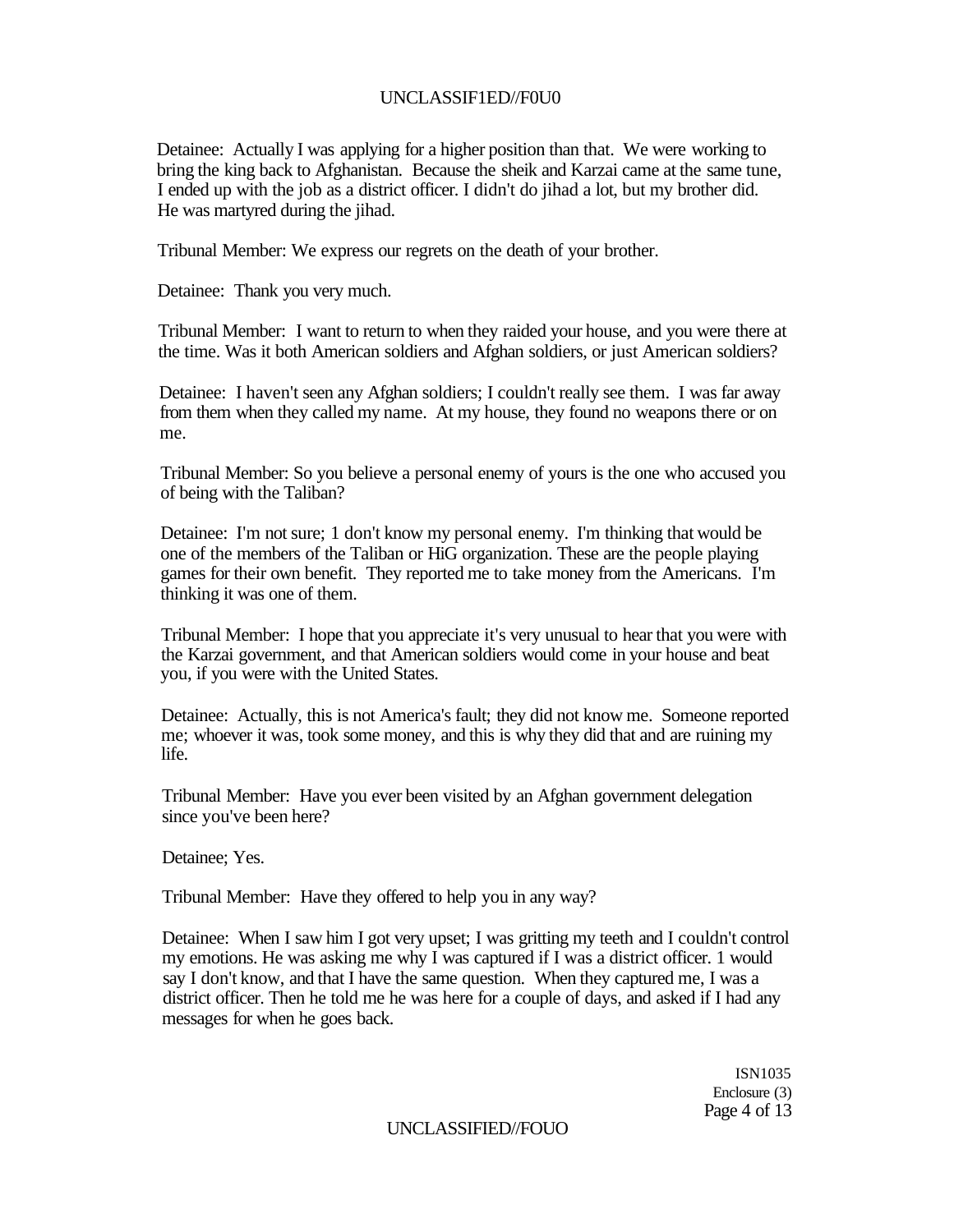Tribunal Member: How long ago was that, if you can remember?

Detainee: I'mnotsure, maybe 10-15 days ago. I asked my Personal Representative if I could see them again, but haven't had the chance.

Tribunal Member: So the visit was very recent?

Detainee: I saw my Personal Representative 15 days ago and asked him, but he hasn't gotten back yet.

Tribunal Member: You corrected the statement that there was no Narang district; where is Pashat?

Detainee: I was the counselor during the Karzai government in Pashat.

Tribunal Member: Where is Pashat?

Detainee: It belongs to the province of Kunar, in a district of Kunar.

Tribunal Member: Is it a city or a district?

Detainee: It's a city with a little bit of people; it has a bazaar. In Afghanistan, there's a lot of destruction, and a lot of places destroyed.

Tribunal Member: I noticed on the map there is a Narang city hi that district.

Detainee: Maybe, but 1 swear I haven't heard that name.

Tribunal Member: Are you familiar with the Kunar River?

Detainee: Yes.

Tribunal Member; Lived there a long time? How long have you lived in that area (Pashat)?

Detainee: Actually in Pashat, I did my job as a district officer for 8 months. I had been living in Nowabad (phonetic).

Tribunal Member: How close is that to Pashat?

Detainee: Far away from Pashat.

Tribunal Member: Is it northeast, southwest?

Detainee: The other side of the river.

ISN1035 Enclosure (3) Page 5 of 13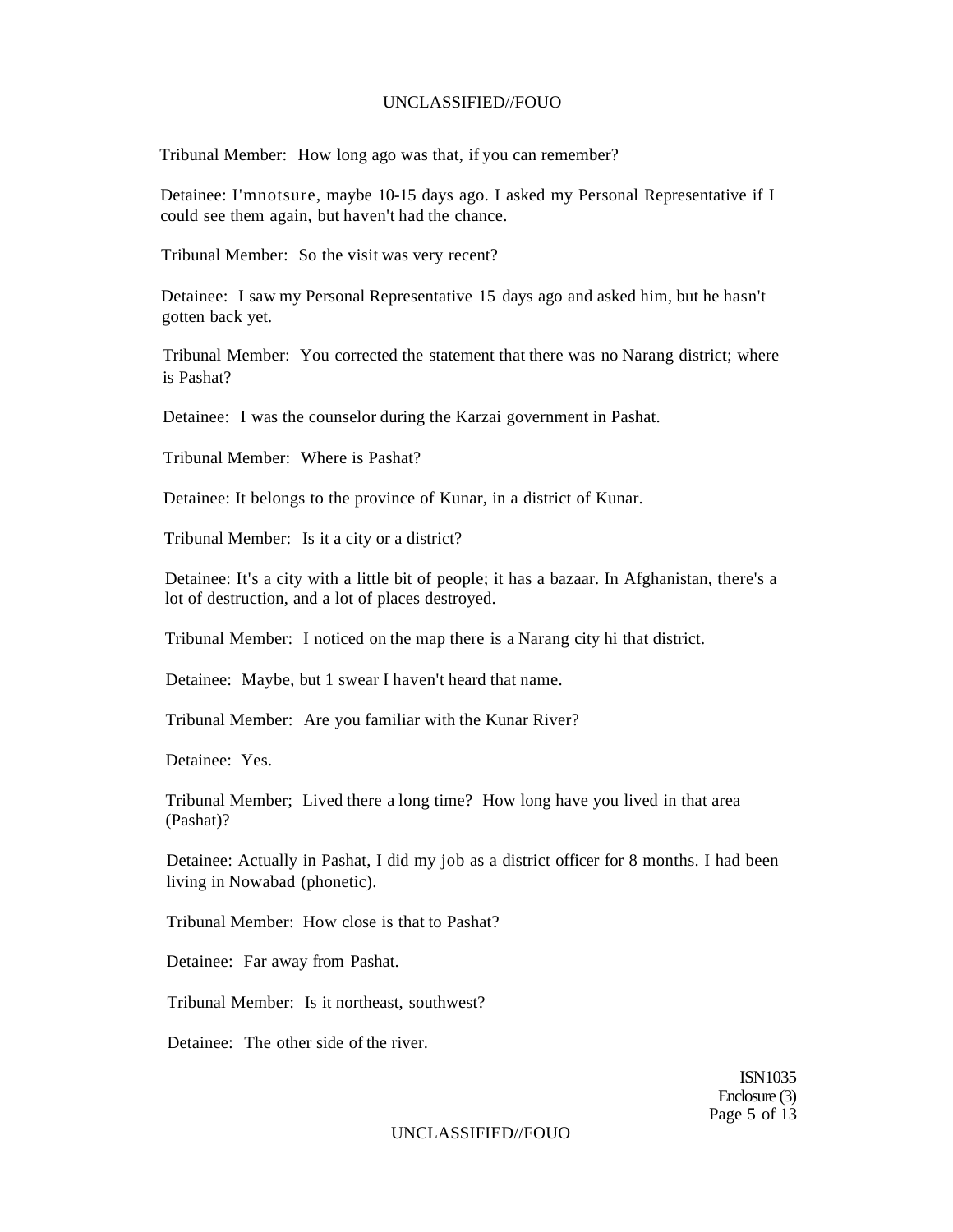Tribunal Member: Where the sun comes up?

Detainee: It is the side of sunrise, but my house is on the side of the sunset. I think that this place is in the south.

Tribunal Member: So you've been in that area for several years now, and you worked for the district manager for 8 months, but lived in The area a lot longer?

Detainee: I didn't live there; the government sent me there.

Tribunal Member: Can you tell me anything about a camp called Derunta around there in that district?

Detainee: Derunta is in Jalalabad. It is not near Kunar.

Tribunal Member: What can you tell me about Derunta Camp?

Detainee: Are you talking about Derunta Band? I know of the band, but not the camp.

Tribunal Member: Tell me about the band?

Detainee: They were stationed for electricity.

Tribunal Member: Ever hear of an individual referred to as "Red Eye" in that area?

Detainee: No.

Tribunal President: Were you bom in Afghanistan?

Detainee: Of course I was born in Afghanistan.

Tribunal President: So you've lived in Afghanistan all your life?

Detainee: I lived all my life there. When the Russians came, I went and lived at Baichina (phonetic) Camp as a refugee sometimes.

Tribunal President: When the Taliban was in control of Afghanistan, what was your means of support; what did you do for a living?

Detainee: I was a carpenter. Even the Americans probably saw my tools still in my house.

Tribunal President: Did the Taliban at any time attempt to recruit you, or request your support in any way?

> ISN 1035 Enclosure (3) Page 6 of 13

UNCLASSIFIED//FOUO

002ZV1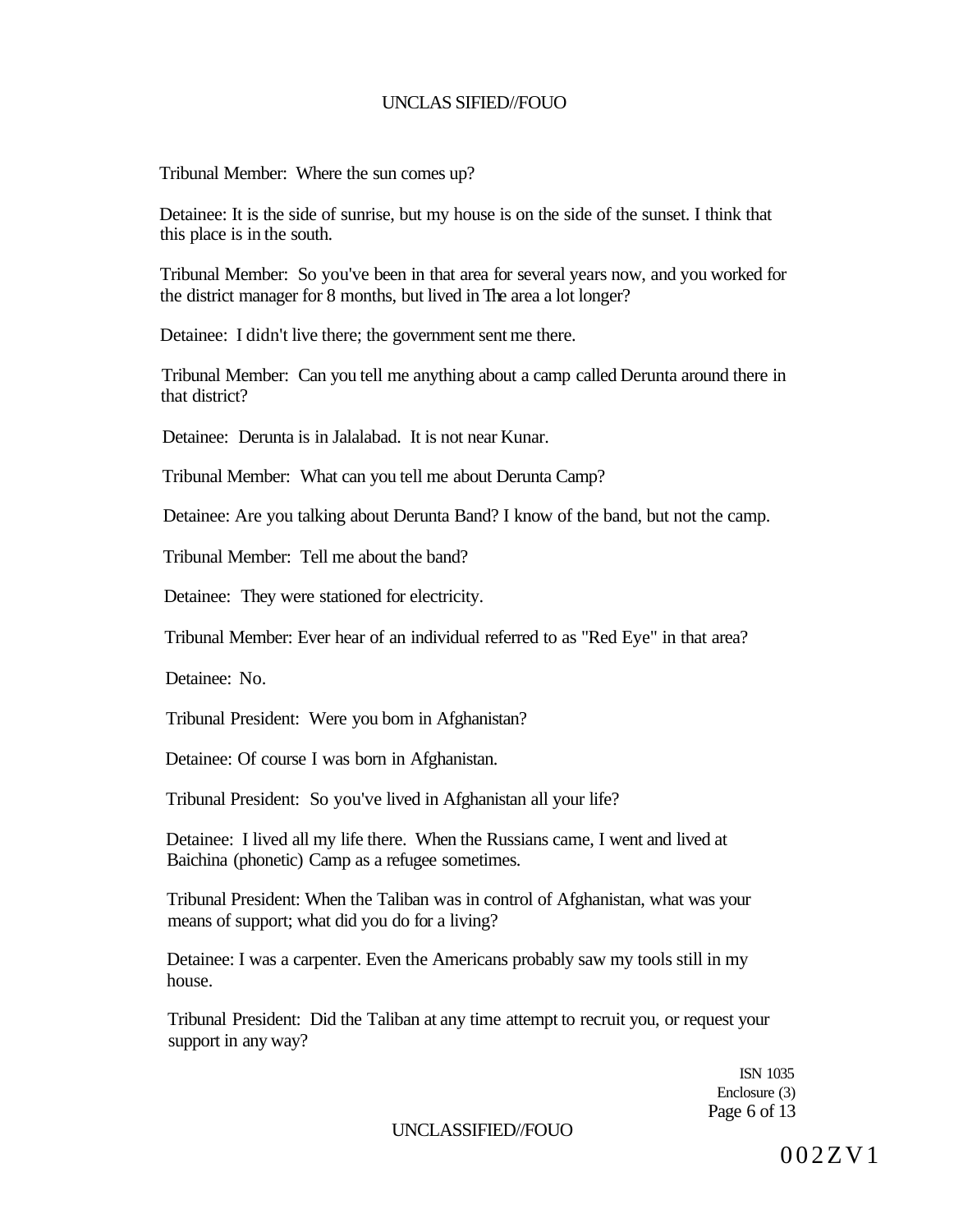Detainee: I was not that famous. Not famous enough for the Taliban to ask for support. Even if I was not an important person, someone indicated or thought I was an important person and reported me to the Americans.

Tribunal President: Well, somebody in the Karzai government considered you an important person to hire you, a carpenter, as a district manager.

Detainee: Actually, I was working with Haji Jahndat (phonetic). He was my commander when I was a district officer. Before that, security was very bad down here. Five of the people from the council were killed in the Pashat district. There were a lot of thieves, and I was there to keep the security. 1 wasn't very strong to think of myself as a district officer, but God helped me, and people were very happy to have me as a district officer.

Tribunal President: Why, once you were arrested, did he not come to your assistance?

Detainee: I don't know. God will help me. My children are very young kids, and maybe they are too small or scared to go and tell him.

Tribunal President: But the commander you had worked for - surely, if one of his district officers had been arrested he would've been aware of that. If you'd have been doing a good job, and he thought you were innocent, he should've come to help you. Why did he not?

Detainee: I don't think at that time, the Americans were listening to anybody. They were only listening to the report or the document more. There was this man named Ruhalou (phonetic) who was captured, and the whole province went to try to help release him. They tried by a bail bond, but he's still in jail. People came from 4 provinces to help him, but they did not listen. One day, I had the documents proving I was working for the government. They had them here, but I don't know what they did with them. They keep asking me to cooperate, and tell whatever I know, and they're still holding me up in prison.

Tribunal Member: The two names of the people you said were captured Ruhalou and Sabralal, is that correct? Is Sabralai one of the individuals you asked to testify for you today?

Detainee: Yes.

Tribunal Member: Is the second person Ruhalou or someone else?

Detainee: I don't know them very well, but the other one is Taj Mohammed.

Tribunal Member: You said you actually have papers signed by Khan saying you were district officer?

> ISN 1035 Enclosure (3) Page 7 of 13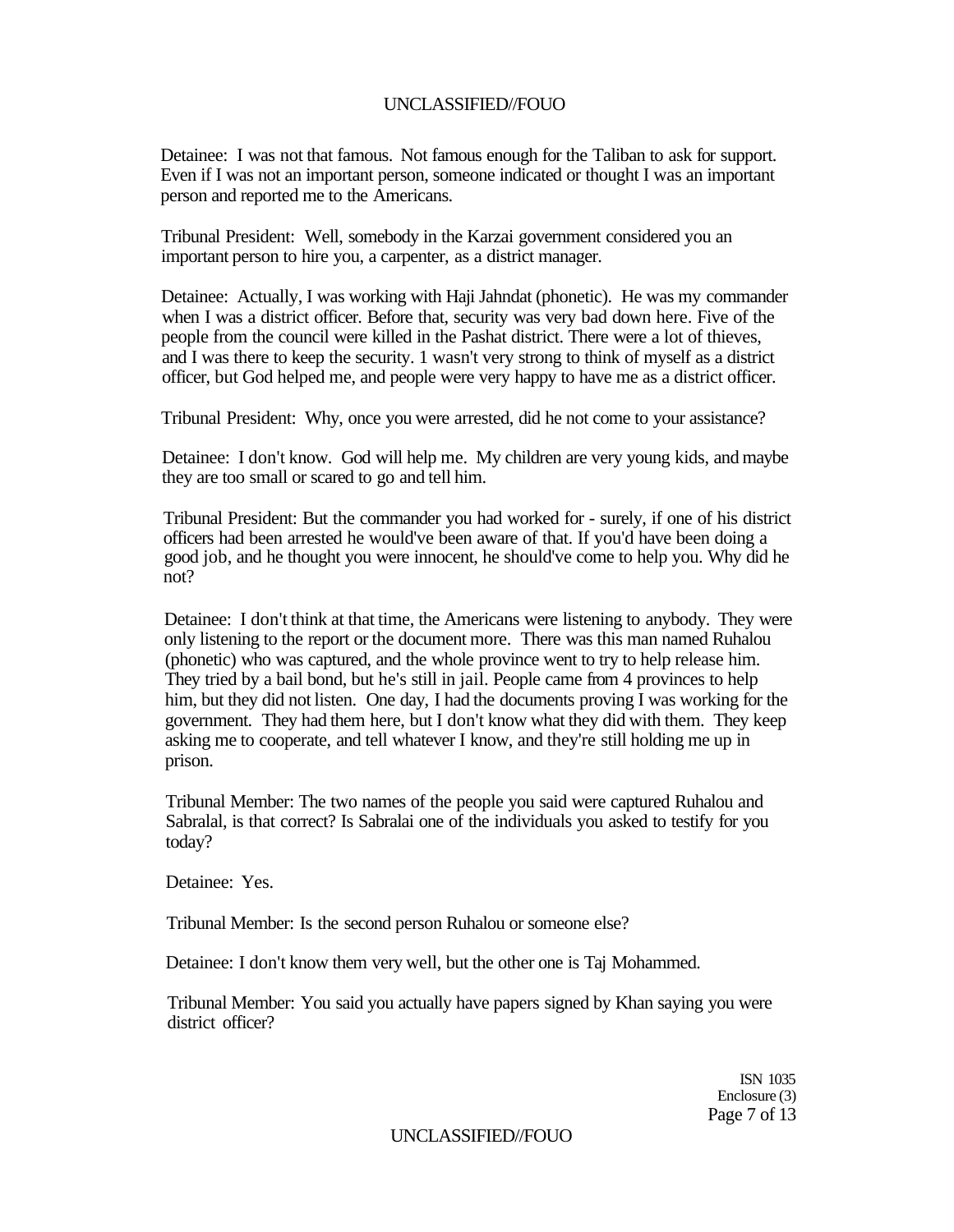Detainee: I was working hard, and I tried so hard; running up and down, trying to get a job with the government. I had all these documents from the internal ministry and the procedure was to become a district officer. I'm unsure where the documents are now. Karzai signed the application and assigned me as a district officer, and that document was lost in the internal ministry. So, I got another document signed by him. They still have the contract I signed.

Tribunal Member: Thank you; I have nothing further, sir,

Tribunal President: (to the Detainee) Thank you for your testimony here today. Do you have anything else for the Tribunal today?

Detainee: I have no more questions or anything to say. God be kind and help me. I'm still concerned because I was a member of the government and worked for the government. I'm very upset and I need treatment. I'm worried about ray children, and I've suffered a lot of damage since I've been here.

Tribunal President: I'm sure if you make it known to the medical personnel here when making sick calls, that they'll take care of you.

Detainee: Every day they just give me a tablet. I want an X-ray of my body and to get a diagnosis of what is wrong with me.

Tribunal President: When was the last time you talked to medical personnel here at Camp Delta?

Detainee: Every morning they make rounds. They come all the time, but they just give me a tablet. I don't know English, but I tell them every day and I point at where the pain is, and I have problem urinating. I think they take it as a joke and they laugh. lam apologizing, but I think my testicle was damaged when I was beaten that time.

Tribunal President: I will instruct the Personal Representative to make a call to the medical personnel at Detainee control, to give special attention to this Detainee.

Detainee: The good thing is if they will take the X-ray of my whole body, then they'll know what is wrong with me.

Tribunal President: We'll make sure to follow-up on that. Whatever raedical attention is needed, hopefully they'll be able to provide.

Detainee: Since I've come to Cuba, I've had pain. The other day the MP's or soldiers took away my pen. I had permission to have the pen with me in my room.

Tribunal President: That's beyond our authority here whether you have a pen or not, but we will make your need for medical attention known.

> ISN1035 Enclosure (3) Page 8 of 13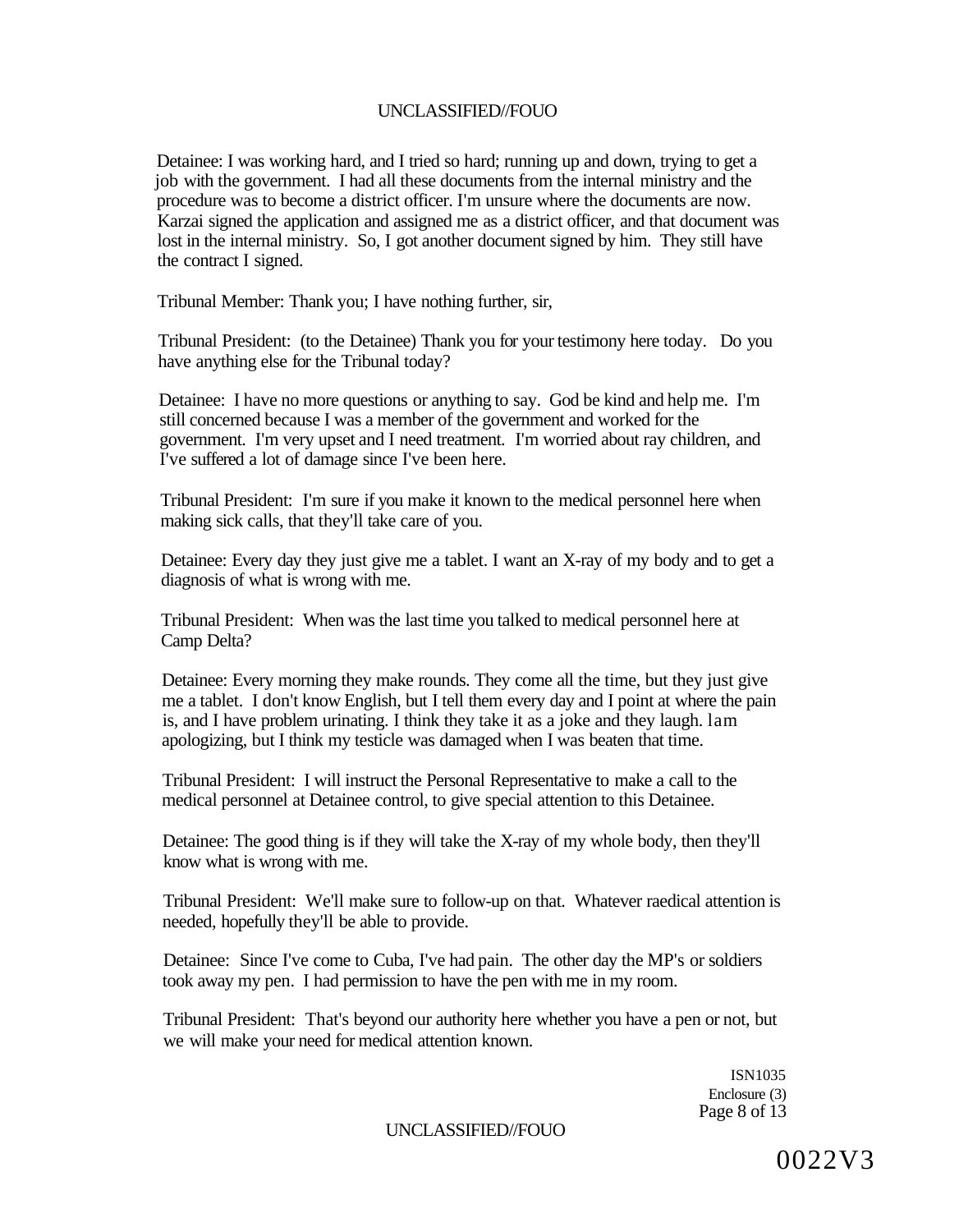*The Tribunal President then took a moment to allow the first of two witnesses to be brought in to the room. The Tribunal President then verified this was a witness requested by the Detainee, and requested the witness identify' himself.* 

Tribunal President: (to Witness *§* 1): We require you to take the Muslim oath, and that you tell the truth today.

*The Witness agreed to take the Muslim oath, and was given the oath by the Recorder.* 

Tribunal President: Personal Representative, do you have questions for this witness?

Personal Representative: Yes, sir. (Now addressing Witness # 1): How do you know the Detainee?

Witness: I was a goat keeper, and he was doing the carpentry, so I saw him down there.

Personal Representative: Is there anything you want to explain, such as if you knew him well?

Witness: I know the time I was working as a goat keeper; I heard he was a carpenter. I heard later he was a district officer.

Personal Representative: Was he (the Detainee) a member of the Taliban?

Witness: During the Taliban he was doing carpentry.

Personal Representative: Do you know who he worked for?

Witness: He was working for the new government of Karzai.

Personal Representative: Have you ever known the Detainee to carry weapons?

Witness: No, I haven't seen that Only time I've seen him I've seen the carpentry tools.

Personal Representative: (to the Tribunal): That was all the questions we discussed previously.

Witness: I told you yesterday that I knew him a long time, and he could be my witness also. Whatever I knew about him I would tell the Tribunal, and I would say the same thing to President Bush.

*Tribunal Member Questions of Witness # 1* 

Q: Good afternoon. How long did you say you have known the Detainee?

1SN 1035 Enclosure (3) Page 9 of 13

UNCLASSIFIED//FOUO

0022V4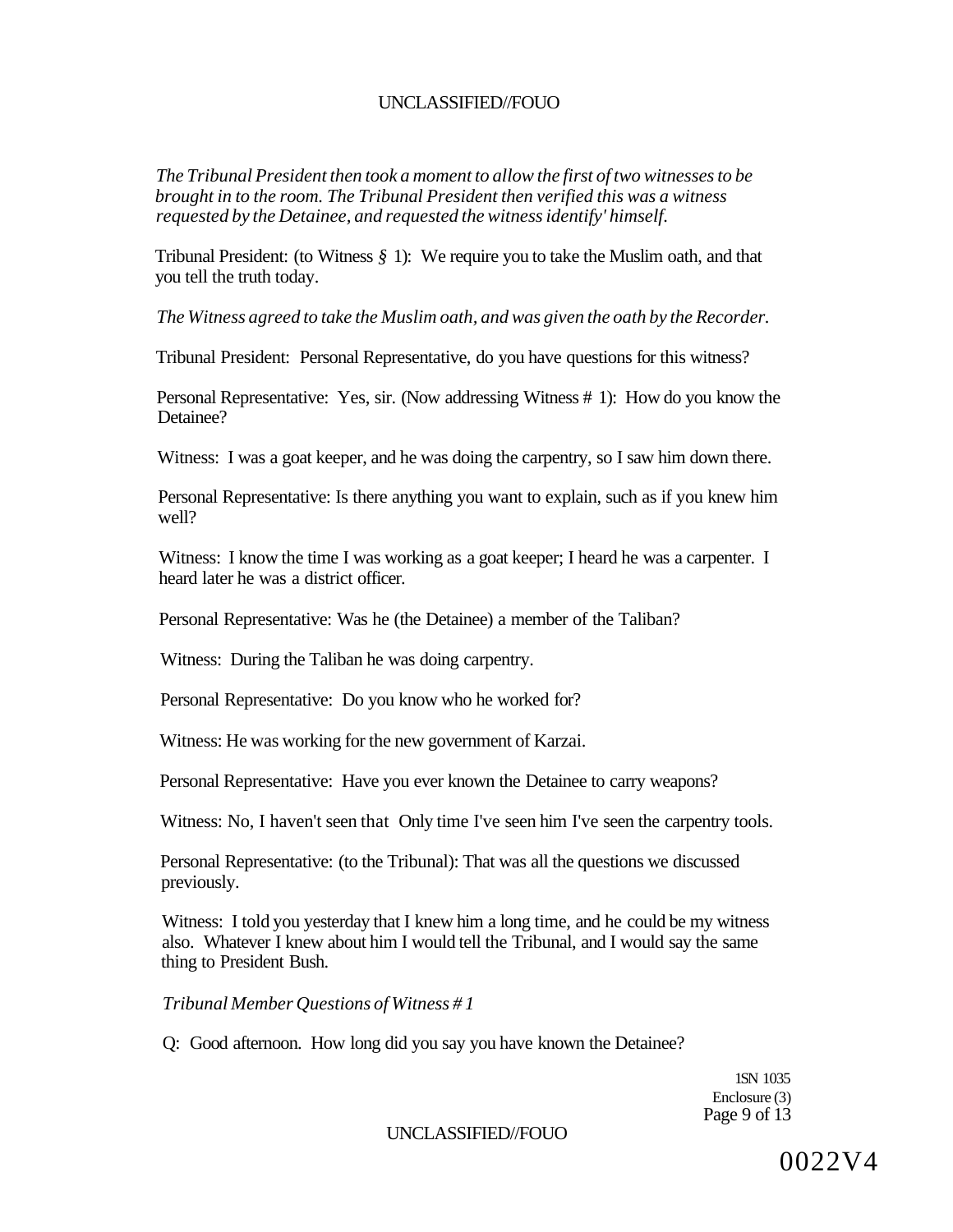A: About three years before jail; a total of 2-3 years, but 2 in jail.

The Detainee interrupted and stated "I was a carpenter during the time of the Taliban, so I have known the witness about 3 years." *The Tribunal Member then continued to ask questions of the Witness.* 

Q: In Afghanistan, how often did you see him (the Detainee)?

A: Maybe 4, 5 or 6 times, but I was busy with my goat keeping. Anytime I saw him he was doing carpentry work.

Q: Did you ever have any business dealings with him?

A: I was in Afghanistan; I was just a goat keeper. Here in Cuba they think I am an important person,

Q: Where did you learn your English?

A: In Cuba.

Q: So all your English came from right here?

A: I actually learned the Koran in English here.

Q: No English back in Afghanistan?

A: I couldn't even understand Pashtu words before.

*The Tribunal President then took a short pause to allow for Witness ftltobe removed, and for Witness #2 to be brought in to the TribunaL Once Witness* # *2 was brought in, the Witness was administered the Muslim oath.* 

*The Tribunal President then opened up the floor to questions from the Personal Representative and Tribunal Members, once he confirmed that the Detainee had no questions of the Witness.* 

Personal Representative (to Witness # 2): How do you know the Detainee?

Witness: When the Taliban regime fell, they lost control. I moved to the province and saw the Detainee there.

Personal Representative: Is the Detainee a member of the Taliban?

Witness: No.

1SN 1035 Enclosure (3) Page 10 of 13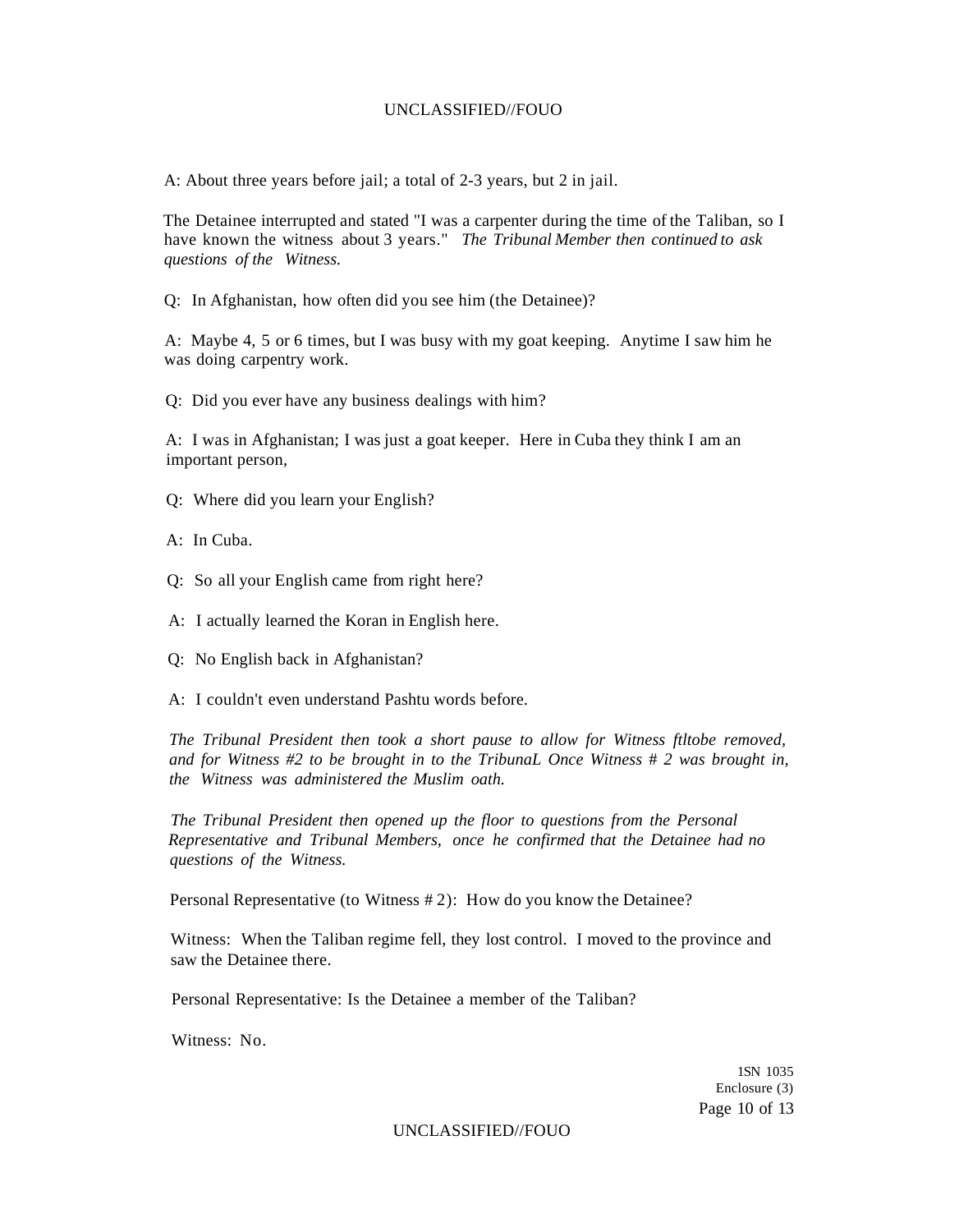Personal Representative: How do you know he was not a member of the Taliban?

Witness: In Kunar, 1 was against the Taliban, and I knew all the important members. What 1 know of him (the Detainee) is that he was not Taliban. If he was Taliban, then he wouldn't have been working in Pashat area as a district officer.

Personal Representative: Do you know who the Detainee was working for?

Witness: He was working for the Karzai government.

Personal Representative: Did he carry weapons?

Witness: I don't know. I saw him many times with no weapons; but I don't know. A district officer carries no weapons because they are civilians. In our constitution, weapons are only carried by the military.

*Tribunal Member questions of Witness U 2* 

Q (to Witness): How long had you known the Detainee prior to Cuba?

A: After the Taliban regime fell. Since that time, 1 just heard his name before, but I had not seen him until the Taliban was gone.

Q: Would you have any reason to associate with him while in Afghanistan?

A: I was only hearing about him when he was coming for a business meeting, and I was going to. He (and 1) were going to a council meeting.

Q: What was your occupation in Afghanistan?

A: I was working for the Karzai government, in charge of the military division.

Q: You assumed those responsibilities soon after the new government took over?

A: Yes.

Q: So it seems that if you had responsibilities like that, and he (the Detainee) did as well, there'd be occasions to see each other.

A: Our job descriptions were different. He was a civilian, and I was military.

Q: Who came here to Cuba first, you or him?

A: I did.

ISN 1035 Enclosure (3) Page 11 of 13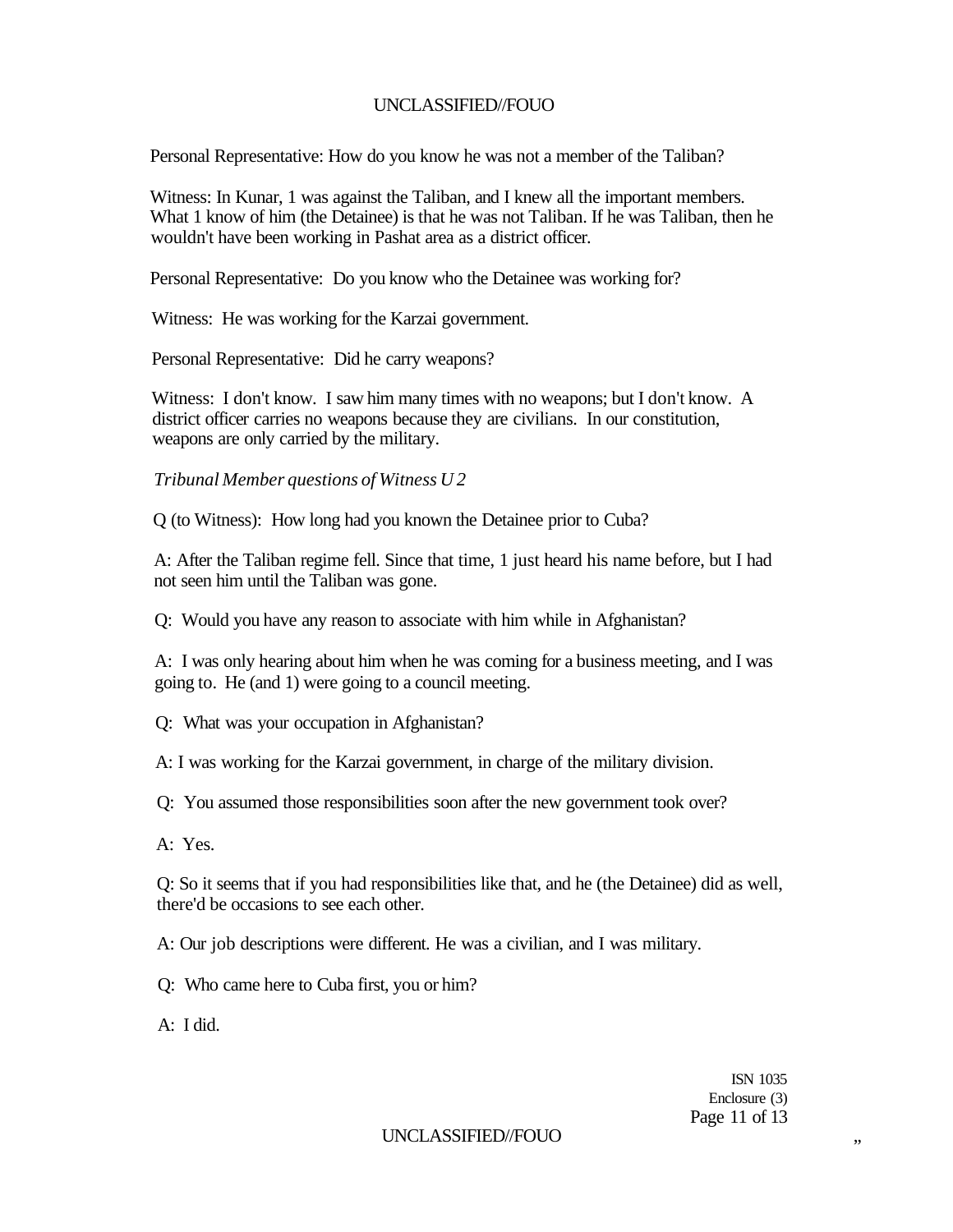Q: Does your reason for being here have anything to do with him being here?

A: I do not know what reason he is here. I didn't even know he was here until I got here. I don't know what reason I am here.

Q: Would you just tell us briefly why you are here?

A: I don't know why, and I have no information about myself. Since the Taliban came, I fought against them until they left Afghanistan. I got a job after the Taliban left. When the Americans came I gave them rooms in places to live. When Americans came to see people, I made appointments for them. I went to the Americans to see them; when I talked to Americans I made times for appointments. One day, they set an appointment at 12:00. After the meeting and discussion were over, and after the meeting, out of the blue, the Americans stopped me. I don't know what my fault was except that I made the appointments for the Americans. For that reason, maybe I was captured. Other than that, I would see the Americans every day, and nothing happened. I don't know why they took me to Bagram. From Bagram, to here, J have had interrogations. I don't know what was going on, because I was happy when the Americans came, I didn't have to hide in the mountains from the Taliban anymore. I was happy for the Americans because I thought they would bring safety and security, but now look at me; it's been three years in Cuba. I don't know what my fault is. The Americans came and we were happy we would live peacefully, and live a normal life. What did we do? Actually, I'm so embarrassed of the people we fought against. They are here in Cuba, and now we are here in Cuba. Now we are in the same boat as they are. When they see us, they laugh at us. They say, there is the Karzai government and they are here too.

Q: You indicated the Detainee was a civilian, and your position came from the military? Is that a correct understanding?

A: Because he was a district manager or district officer. District officers always have a civilian rank, but I had a military rank. My job was military. I was hired from the ministry of defense, but I think now they hire from the internal ministry.

*At this time, the Detainee requested a break from the Tribunal President because he needed to go to the latrine. The Tribunal President then confirmed there were no more questions of the Witness, and thanked him for his testimony. The Witness then stated the following:* 

Witness: I want you to take our request into consideration, because we are happy you are asking about us and reviewing our case.

*The Tribunal President thanked the Witness for his testimony, and took a short recess to allow Witness #2 to be removed, and to allow the Detainee to take a comfort break.* 

> ISN 1035 Enclosure (3) Page 12 of 13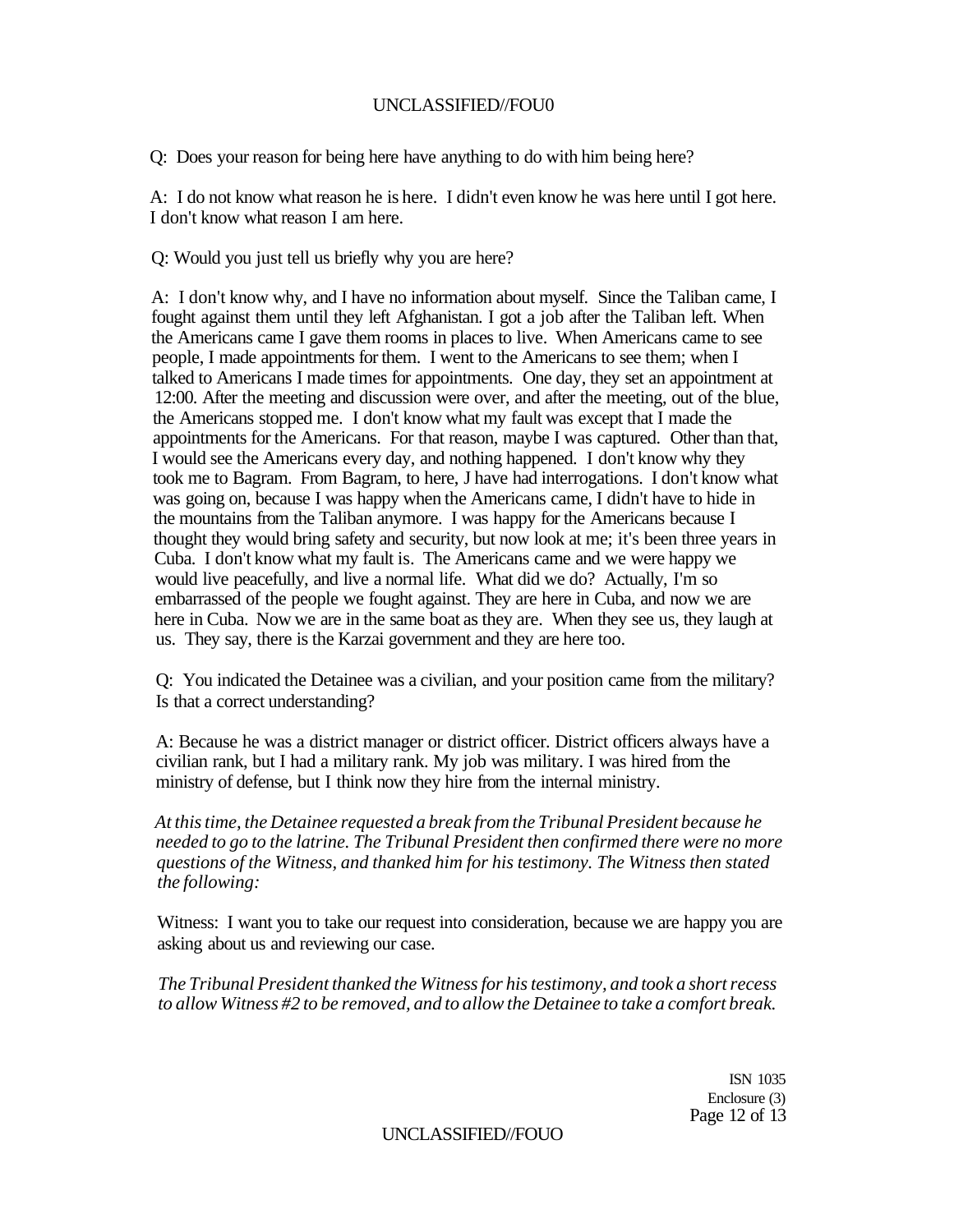Tribunal President (to the Detainee): Do you have any other information you wish to present to this Tribunal?

Detainee: I don't have anything else to say, I just want your kindness in taking care of our cases. I request it be finished soon so 1 can go home to my family, and to work for the government, and get my job.

*The Tribunal President thanked the Detainee for his testimony, and explained the rest of the Tribunal process. The Tribunal President then adjourned the open session.* 

## AUTHENTICATION

I certify the material contained in this transcript is a true and accurate summary of the testimony given during the proceedings.



ISN1035 Enclosure (3) Page 13 of 13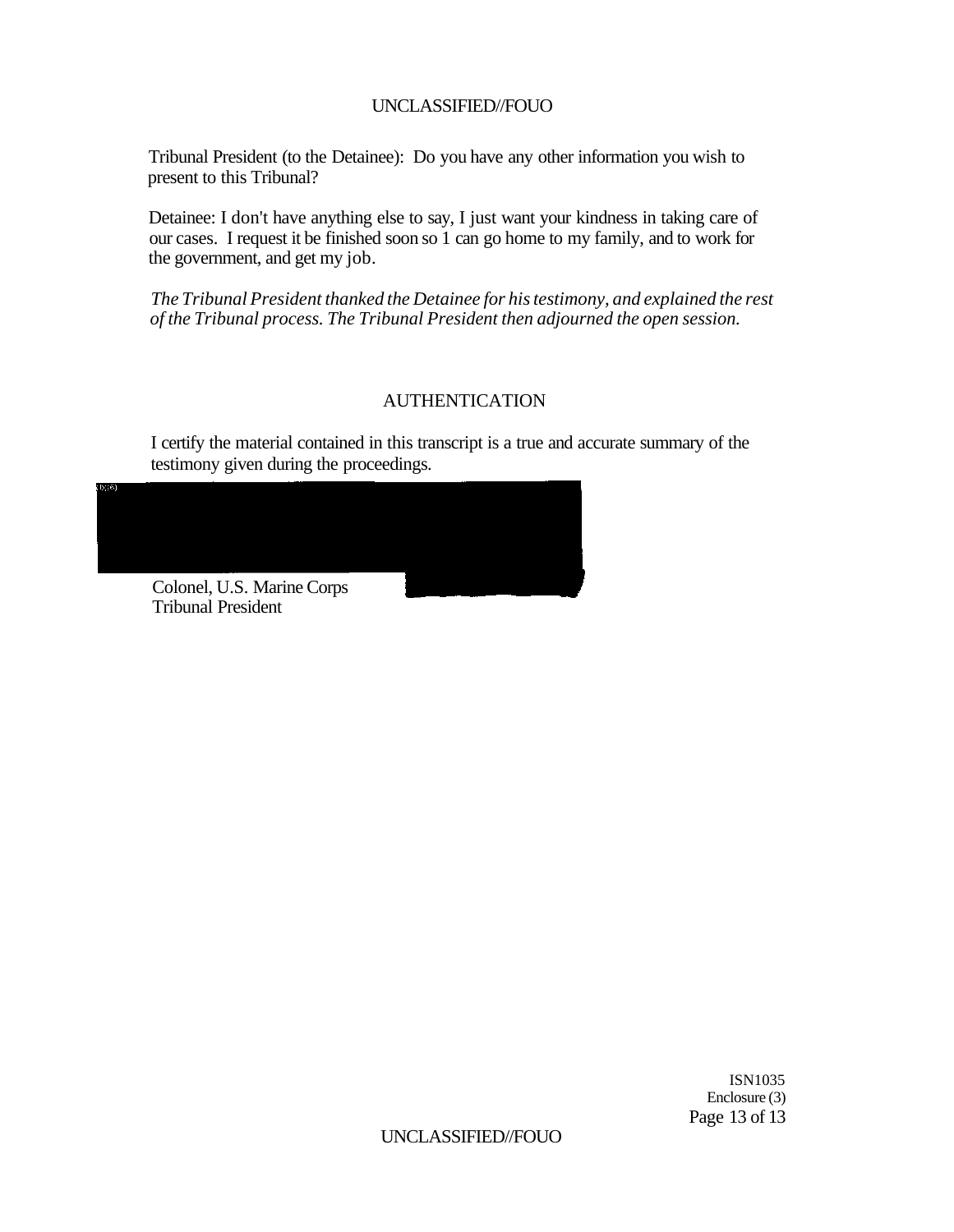#### **Summarized Unsworn Detainee Statement**

*The Tribunal President was explaining the hearing instructions to the Detainee. The Tribunal President asked the Detainee if he had any questions about the Tribunal process.* 

Detainee: Yes, I have a question.

Tribunal President: Go ahead.

Detainee: My question is that 1 am here for no reason; you should help me, because someone else gave you wrong accusations about me.

Tribunal President: We will make our determination based on all of the evidence that's available. We have come here today with an open mind. We have not seen any information about you and what your history is. We'll give you an opportunity to address the items on the unclassified summary and provide you the opportunity to tell us your story. Do you have any other questions at this time?

Detainee: I didn't go to the Satnoud compound on my own will. Someone took me by force; he broke my arm and he beat on me until he took me to the compound. I didn't go of my own will.

Tribunal President: OK, we'll let you comment on the information of the unclassified evidence here shortly, but there are a couple other items I need to take care of first.

Detainee: I'd like to tell you anything 1 told my Personal Representative.

Tribunal President: We'll give you that opportunity here in a few minutes.

#### **Summarized Sworn Detainee Statement**

*The Tribunal President instructed the Detainee that he (the Detainee) could make an oral statement and could present any evidence with the assistance of his Personal Representative.* 

Detainee: First of all, 1 was not born in Pakistan, like you mentioned. I was born and raised in Afghanistan, but I went to Pakistan.

Tribunal President: Continue.

Detainee: When I was in the Samoud compound we did not fire on the Americans. When the Americans arrived we went of our own will. We were happy to see the Americans. We went and surrendered our weapons to the Americans. When they captured me they took me to Gardez. After that they took me to Bagram. InBagram

> ISN# 909 Enclosure (3) Page 1 of 11

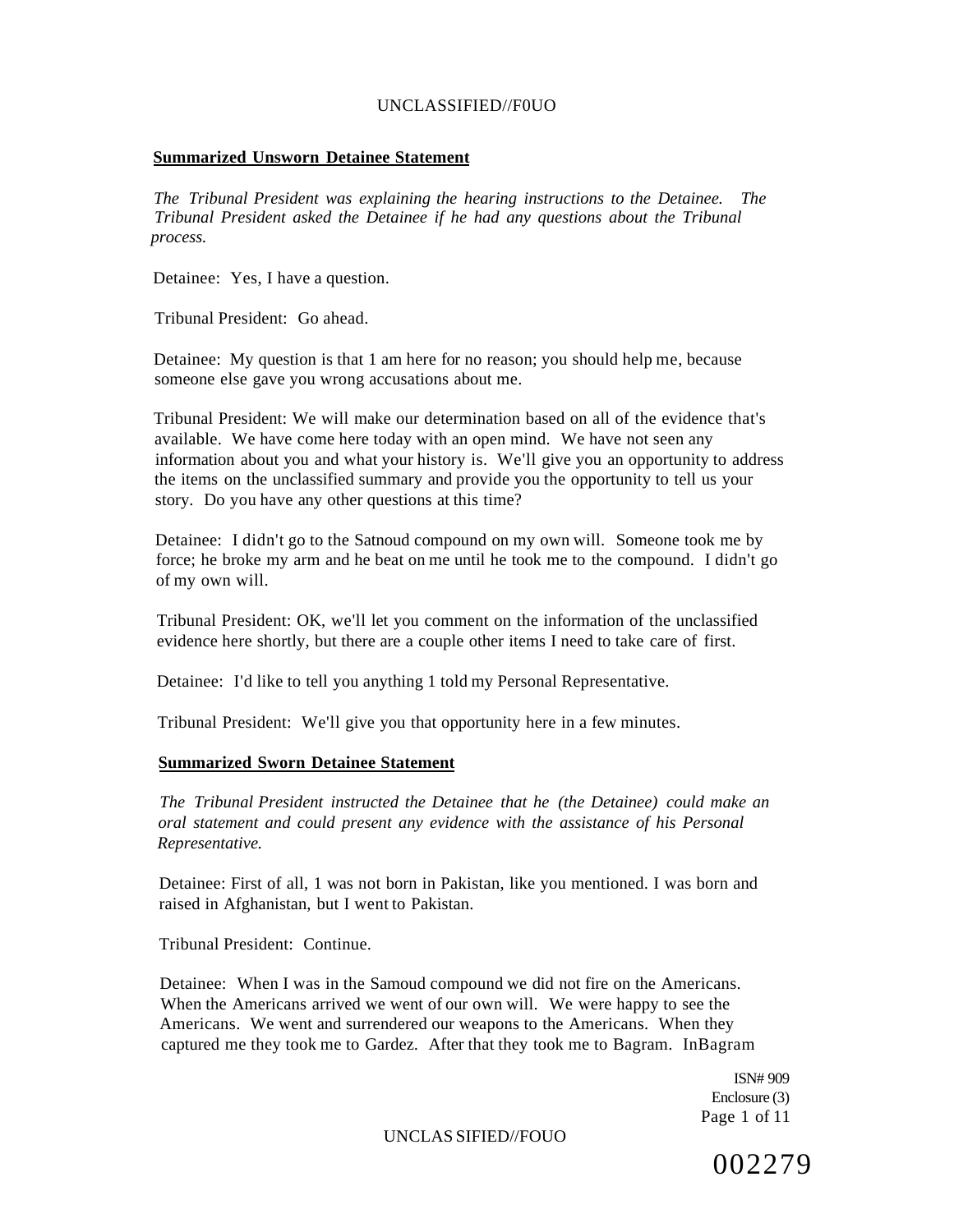#### UNCLASS1FIED//F0U0

they mentioned these wrong accusations. But we like the Americans, we were working with the Americans and this is what I want to say. We are poor people but they took me by force. We were happy mat the Americans came because we know that they are building our country, We do not want to fight against them because we are not crazy. And I have a request for you: please send me home with respect, because I did not do anything wrong. I had a Kalashnikov (AK-47) rifle plus the three magazines but the magazines did not have bullets inside and they still took me by force. Nobody fired upon the firebase in Gardez, these were wrong accusations. I don't recall somebody firing on the base. One of the things, I swear to Allah, that 1 did not know that these things even took place in the area. You accuse me of being caught in Pakistan. I was not captured in Pakistan, I was caught in the Samoud compound inside Afghanistan. At the time of the Taliban, they put me in jail for three months. They beat on me, they hurt me, they broke my arm and they beat on my back. The Taliban oppressed us, beat on us, and we lost our dignity to them. They mostly oppressed the whole village. My cousin misled me; he took me to the compound. All together, I spent only two days at the compound. I went home and I had to help my mother. I was carrying a load of vegetables when thay came and arrested me. We were happy because of the Americans; they (the Samoud Khan forces) took me by force, they made me go with them and I was happy that the Americans come... came to the area, yet I was still working for them (the Samoud Khan forces) by force. From the compound we never fired upon the Americans. When the Americans arrived, with our own will, we went with happiness. We surrendered our weapons to the Americans and they just told us that they would search the compound and they would hand us back our weapons. Then they made us sit outside the compound, they went inside the compound, they searched the compound, and then they came back from the compound and tied our hands behind our backs. We had six flashing colts and we surrendered it to the American forces. These are the things that 1 wanted to tell you.

Tribunal President: Mohabet Kahn, does this conclude your statement?

Detainee: I don't have anything else to tell you. Anything that I told my Personal Representative, these are the things that I wanted to tell you.

#### *Tribunal President asks Personal Representative does he have anything else to add or have any questions for the Detainee?*

Personal Representative: Yes sir, what I'd like to do, is talk about some of the comments that Mohabet said that will perhaps shed light on his testimony and then Mohabet can correct them if I say it wrong. Mohabet told me he ran a tractor for his uncle. This was before he was in Samoud's compound.

Detainee: Yes, it was my uncle from my mother's side.

Personal Representative: And he was happy driving the tractor. Then Mohabet's cousin came to him tried to get him to do something else. Tried to get him to come to this Samoud compound.

> ISN# 909 Enclosure (3) Page 2 of 11

> > 002250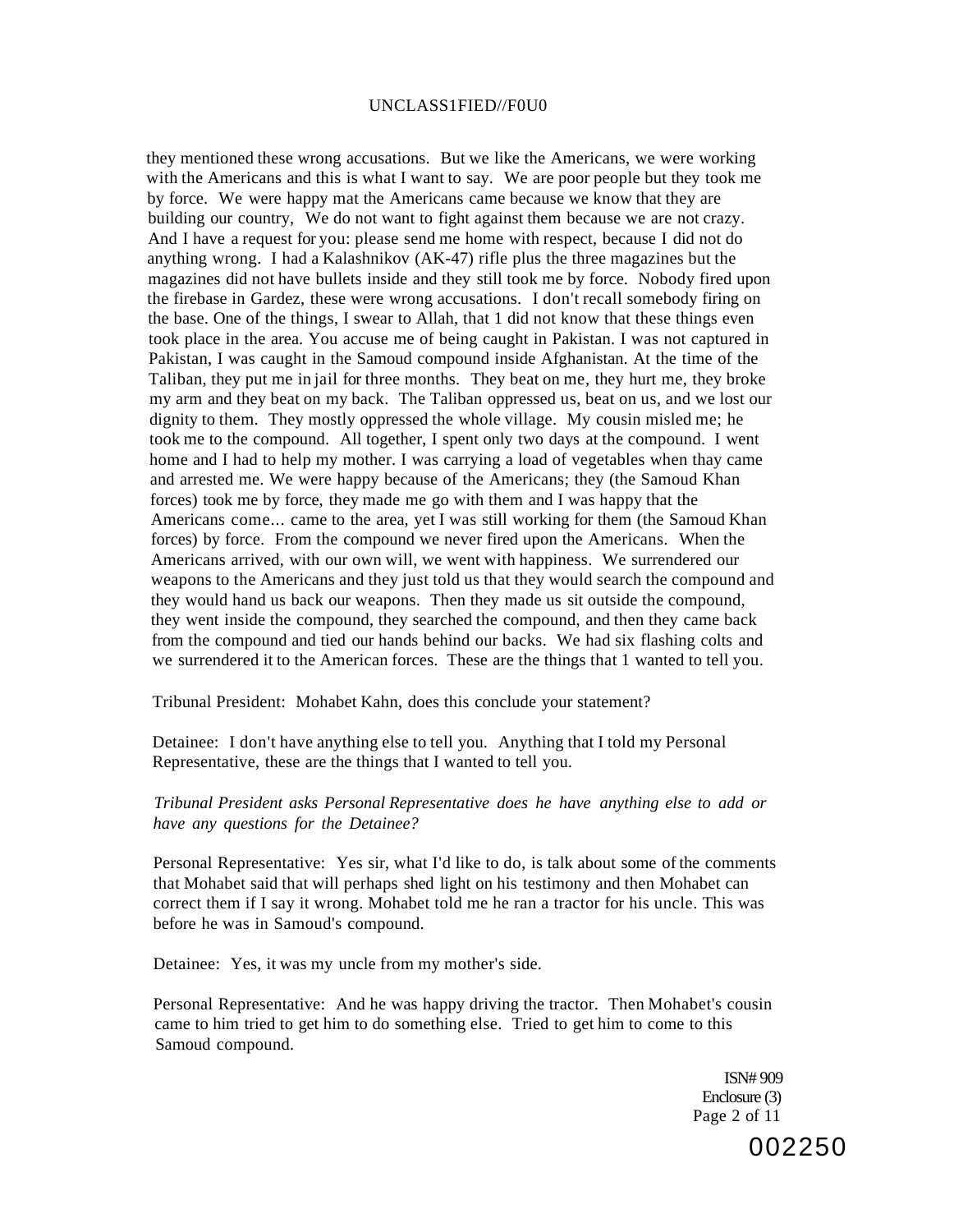#### UNCLASSIF1ED//F0UO

Detainee: Yes.

Persona] Representative; So he did, he went to the compound for two days, but he wasn't happy and he said they were stealing, robbing and he didn't like to do those things so he went home.

Detainee: Yes, sir.

Personal Representative: Home was about 15 minutes away by walking from the Samoud compound. So he went home and 10 days later some soldiers from the Samoud compound came and they beat him up and took him back to the compound. About 16 days later is when the Americans came to the compound.

#### *The Personal Representative addressed issues in the Unclassified Summary of Evidence, as were discussed while assisting the Detainee in preparation for the Tribunal*

**• 3(a)(3) The Mousauwal (Samoud's) Compound was run by the Detainee's uncle.** 

Detainee: That wasn't true; he wasn't there.

Tribunal Member: Does that mean his uncle ran the compound?

Translator: No, his uncle wasn't there, it means no.

• **3(a)(5) Everyone at Samoud's compound carried an AK-47.** 

Yes, it was true.

• **3(a)(6) The Detainee was instructed by the commander to fight the US forces when they came to the headquarters.** 

This is not true.

• **3(a)(7) On 11 December 2002, the Detainee and other men were instructed by the commander to lock the compound, move to the roof, and fight the American forces to the death.** 

*This point is addressed below.* 

**• 3(a)(8) On the morning of 11 December 2002, the commander directed the men in the camp to shoot the U.S. forces before they enter the compound.** 

> ISN# 909 Enclosure **(3)**  Page 3 of 11

UNCLASSMED//FOUO<br> **00^281**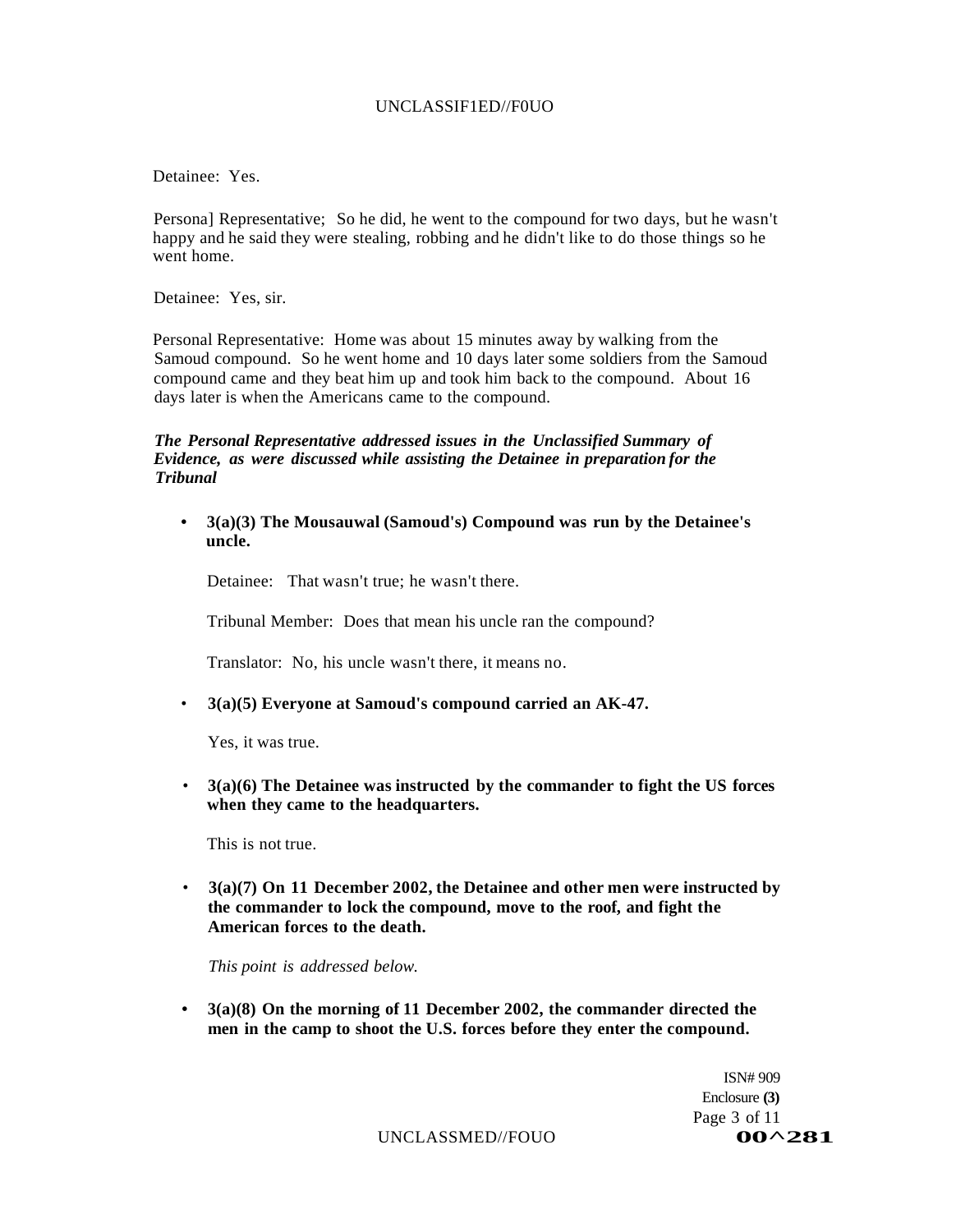This is not true; it wasn't like that.

\* **3(a)(9) Men from the Mousauwal Compound fired rockets at the Gardez Fire Base from firing positions on Laywan Mountain.** 

This is not true,

• **3(a){10) Men from the Mousauwal Compound attempted to fire rockets at the Gardez Fire Base from the old Soviet airfield north of Gardez, but the Americans discovered the site before the rockets could be fired.** 

Personal Representative: Mohabet, with regard to allegation number 10, he said he never saw the rockets. Number 10 says men from the Mousauwal compound attempted to fire rockets at the Gardez firebase from the old Soviet airfield north of Gardez, but the American discovered the site before the rockets could be fired.

Detainee: I never saw rockets. What I want to say, I don't recall rockets being fired from the old Russian base at the Americans.

## • **3(a)(H) The Detainee was arrested by U.S. forces, during a raid of Samoud's compound in Afghanistan.**

It wasn't really a raid, they opened the doors to let the Americans come in and it really wasn't forceful or an impressive action, they really just let the forces come in. It was like that.

### • **3(a)(12) At the time of his arrest, the Detainee had in his possession a Kalashnikov rifle with three magazines.**

This is true but there were no bullets in the magazines.

#### **Tribunal Members' Questions to Detainee**

- Q: You said that you were born in Afghanistan but there was a time when you lived in Pakistan as well?
- A: Yes sir, 1 went to Pakistan to work.
- Q: And how long were you in Pakistan?
- A: Six months.
- Q: Were you able to find work there?

1SN# 909 Enclosure (3) Page 4 of 11

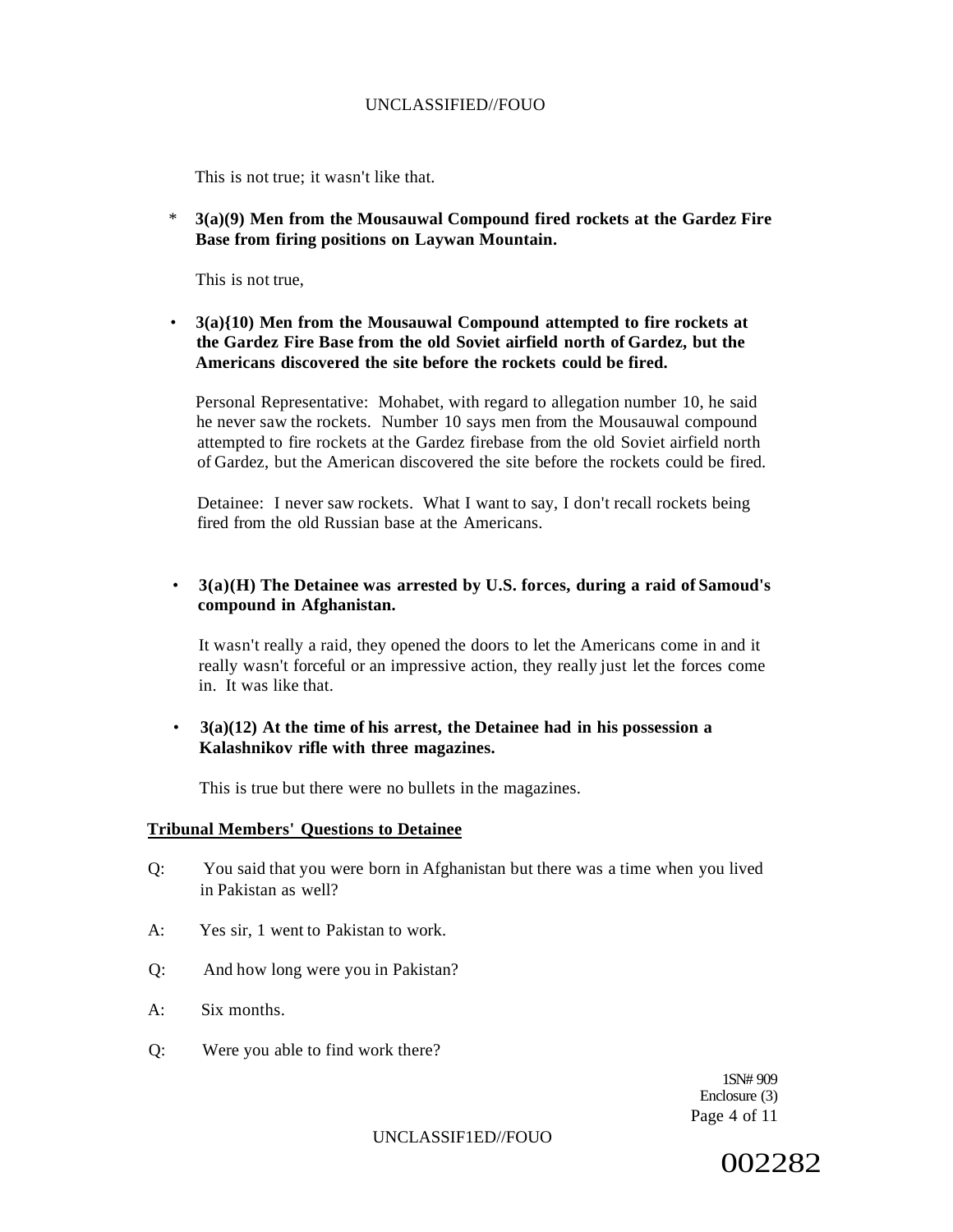- A. Yes sir, I found a job over there and I was working there.
- $\overline{O}$ And what was it that you did?
- A I was with the refugees, digging wells, working with their PGS system, the refugees.
- Q: Were you doing this on your own or were you it with a group?
- A: No sir, there's a camp, with lots of refugees over there. With some of the people some of the time I carried the boxes on my shoulder to make money; I carried the boxes for people to make money.
- Q: And who were the ones that paid you, the people whose boxes they were or someone else?
- A: An individual, by the name of Matbanusa (ph) from the province of Gardez in Afghanistan, he worked as a director of a camp in the refugee camp. I was working for him and he was paying me 3,500 rupees a month.
- Q: Was this adequate to make a living to sustain yourself?
- A: It's not too much money; so rich people wouldn't do it. But I didn't have any money; I had to do it so I could live.
- Q: Beside yourself, did you also have any femily members you were supporting in Afghanistan?
- A; Yes.
- Q: One of the points on the summary says that you stayed in a brigade center in Charkala, is that true?
- A No sir, I have never been to Charkala.
- $\overline{O}$ So you don't know what the brigade center is?
- A No.
- When your six months of time ended in Pakistan did you return back to Afghanistan? Q
- A: Yes sir, I went back to Afghanistan.

ISN# 909 Enclosure (3) Page 5 of 11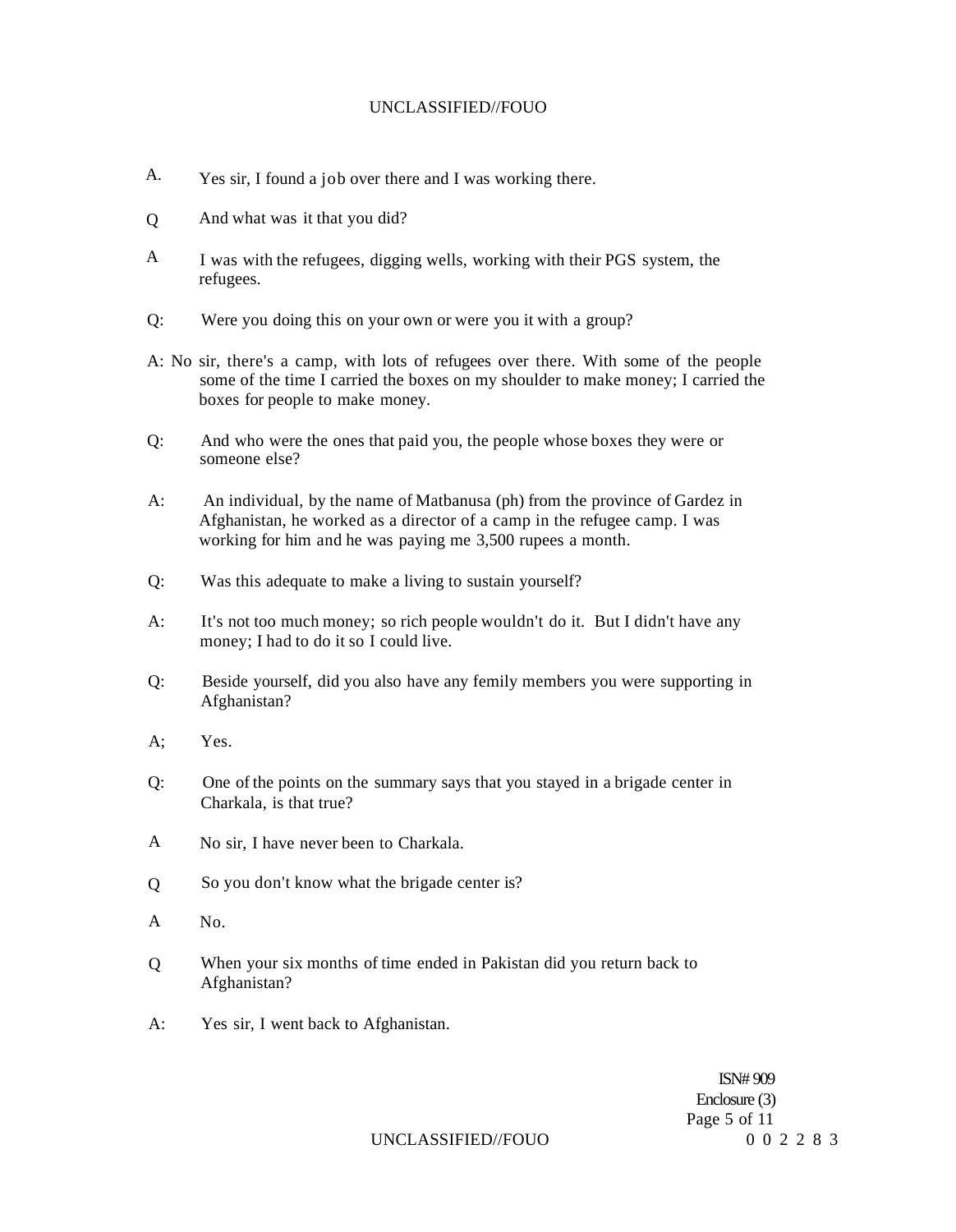Q: If you had a good job in Pakistan, why did you go back?

- A: We go over six months at a time over there in Pakistan and we have to return because we have to bring the money to our families. I have an old father, I have to support my family, and they do not have anything to eat so I have to go take the money to them.
- Q: In Afghanistan did you have any other jobs besides driving the tractor on the farm?
- A: Yes sir, I was digging wells and driving the tractor.
- Q: Besides those things, did you do other things also or not?
- A: No sir.
- Q: About the compound, you said that your cousin was the person who tried to get you to go to the compound?
- A: Yes.

Q: And what reason did he give for why he wanted you to go there?

- A: My cousin misled me. At that time I was driving my uncle's tractor and he was giving me 2,500 rupees per month. My cousin told me, well you are working hard, you are dirty, your clothes aie dirty, go with us to the compound. We will pay you 5,000 rupees per month.
- Q: To do what?
- A: I cannot answer that. When I went to the compound, I stayed two days and I left the compound, because I didn't like the things that were going on there.
- Q: I understand, but if he's going to pay you 5,000 rupees a month what did he expect you to do for that?
- A: They made us work hard inside the compound. I swear to God they did not pay me one penny.
- Q: Did he really want you to help commit crimes with them?
- A: With who?
- Q: With whoever was doing them 1 think you said that you did not want to do the things that they were doing, whatever those things were?

1SN# 909 Enclosure (3) Page 6 of 11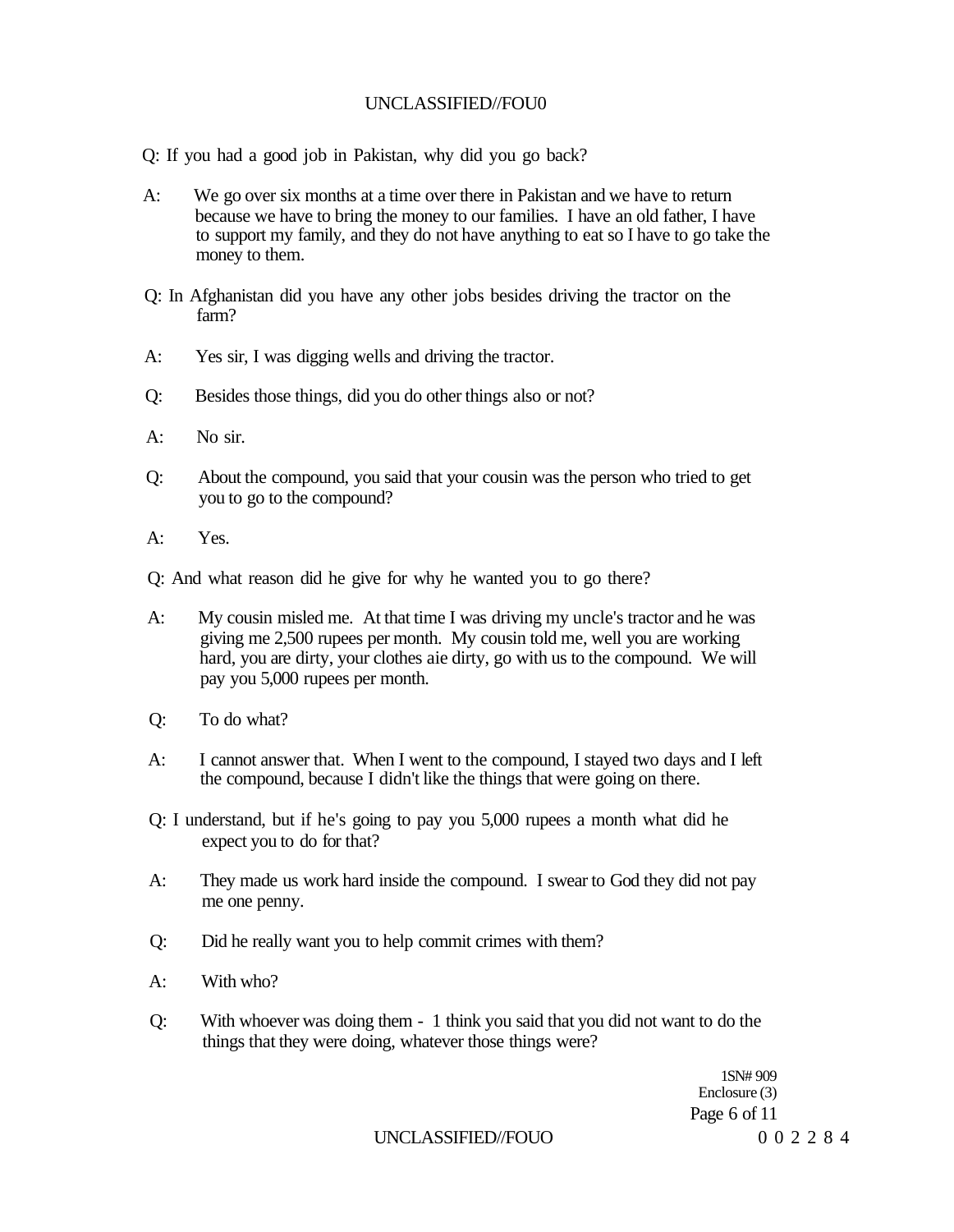#### $N<sub>0</sub>$

Did you say the other people in the compound were robbing people and doing bad things and you did not want to do those things?

Yes sir, they were robbing and also they were smoking hashish. I didn't like it. That's why I left.

So what kind of work did they make you do in the compound while you were there?

I know they were going to this house and looting this house and that house and I told my cousin when I say those individual went to those many different people's homes, I told my cousin if someone would give me yellow gold,1 would not be in the compound anymore.

The name Samoud, is that the name of a person or a group or what does that mean?

Samoud is a bad individual in that area, a bad person.

In the compound that's named after him?

Yes sir.

And did he just establish this compound by himself?

No, he didn't build it, he bought it with money.

And how many people were in the compound when you were there?

Eight individuals.

And as far as you can tell, what was the purpose of the compound?

How would I know? They were doing their own wrongdoing, thank God bless the Americans, they come and took us out of there. Because I was stuck with it.

Did you figure out there pretty quickly that the other people there was against the United States?

 $N<sub>0</sub>$ 

You never heard anybody there say negative things about the United States?

ISN# 909 Enclosure (3) Page 7 of 11

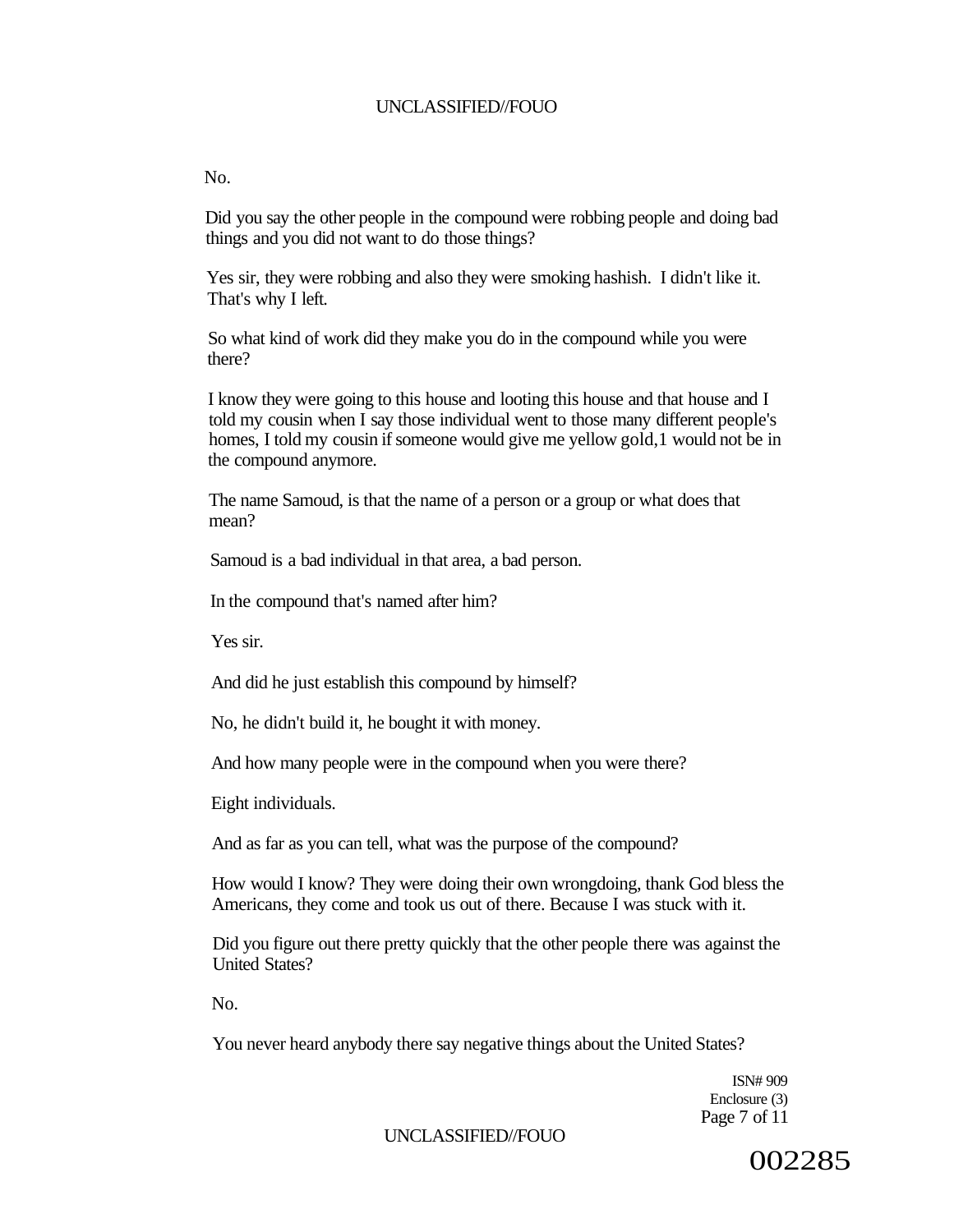- $A:$  No.
- Q: And you say your uncle was not there at the compound?
- A: No sir, he wasn't
- Q: Was there a chance that he could have had some affiliation with the compound even though he wasn't physically present?
- A: No sir. It didn't happen like that.
- Q: Is this the same uncle who gave you a job driving a tractor or are they talking about some other uncle you have?
- A: Yes sir, the individual is my uncle from ray mother's side who give me the tractor to drive. He's a poor person. He's not involved with these kinds of things. He works hard.
- Q: Do you have any other uncles who they are maybe talking about here?
- A: I have two more uncles from the father side, but they are poor people and they are not involved with these kinds of things.
- Q: What weapons did you see when you were in the compound?
- A: We only had flashing colts, AK-47's.
- Q: Each man had one for himself?
- A: We had six flashing colts for eight individuals.
- Q: And were there any other weapons there for the defense of the compound?
- $A:$  No.
- Q: How long have you been here at the camp?
- A: Two years.
- Q: Have the interrogators asked you about other things that besides the things that we are talking about today?
- A: About what?

ISN# 909 Enclosure (3) Page 8 of 11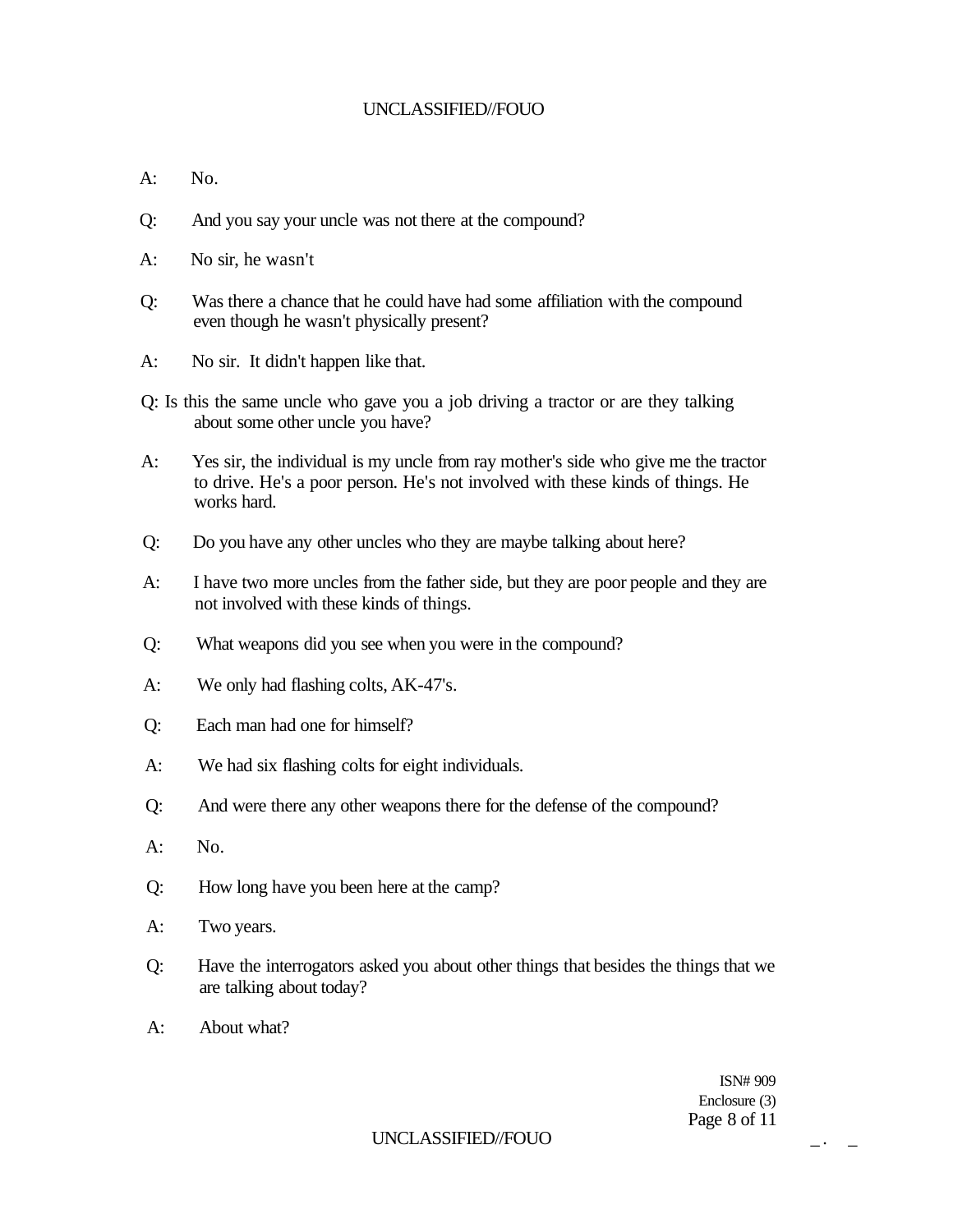- Q: That's what I'm asking you, actually?
- A: In the interrogations they ask me the same questions and I answered the same That I am answering you.
- Q: Did they ask you about the other men that were with you at the compound?
- A: Yes.
- Q: Do you know any of the other men are also here at Cuba?
- A: Three are here, five were released.
- Q: If you are released from Cuba, where would you want to go?
- A: I would go to my own village in Afghanistan, I will work hard, and I will help the Americans, because we like the Americans.
- Q: Have you ever traveled anywhere else in your life besides Afghanistan and Pakistan?
- A: No.

#### Tribunal Members' Questions to Detainee

- Q: Other than the people in the camp that the Americans told you were captured there, other than that, are there any other people in this camp here in Cuba that you recognize from Afghanistan?
- A: Yes sir, the other two individuals that they are here, they are from a different village called Albacar (ph). They are not from my village. They are still here.
- Q; Did you ever see any fighting in Afghanistan?
- $A:$  No.
- Q: Did you ever work with the Taliban?
- $A:$  No.
- Q: Did you ever work for Al Qaeda?
- A: No.
- Q: Were you aware of Al Qaeda?

ISN# 909 Enclosure (3) Page 9 Of 11

## UNCLASSIFIED//FOUO

002287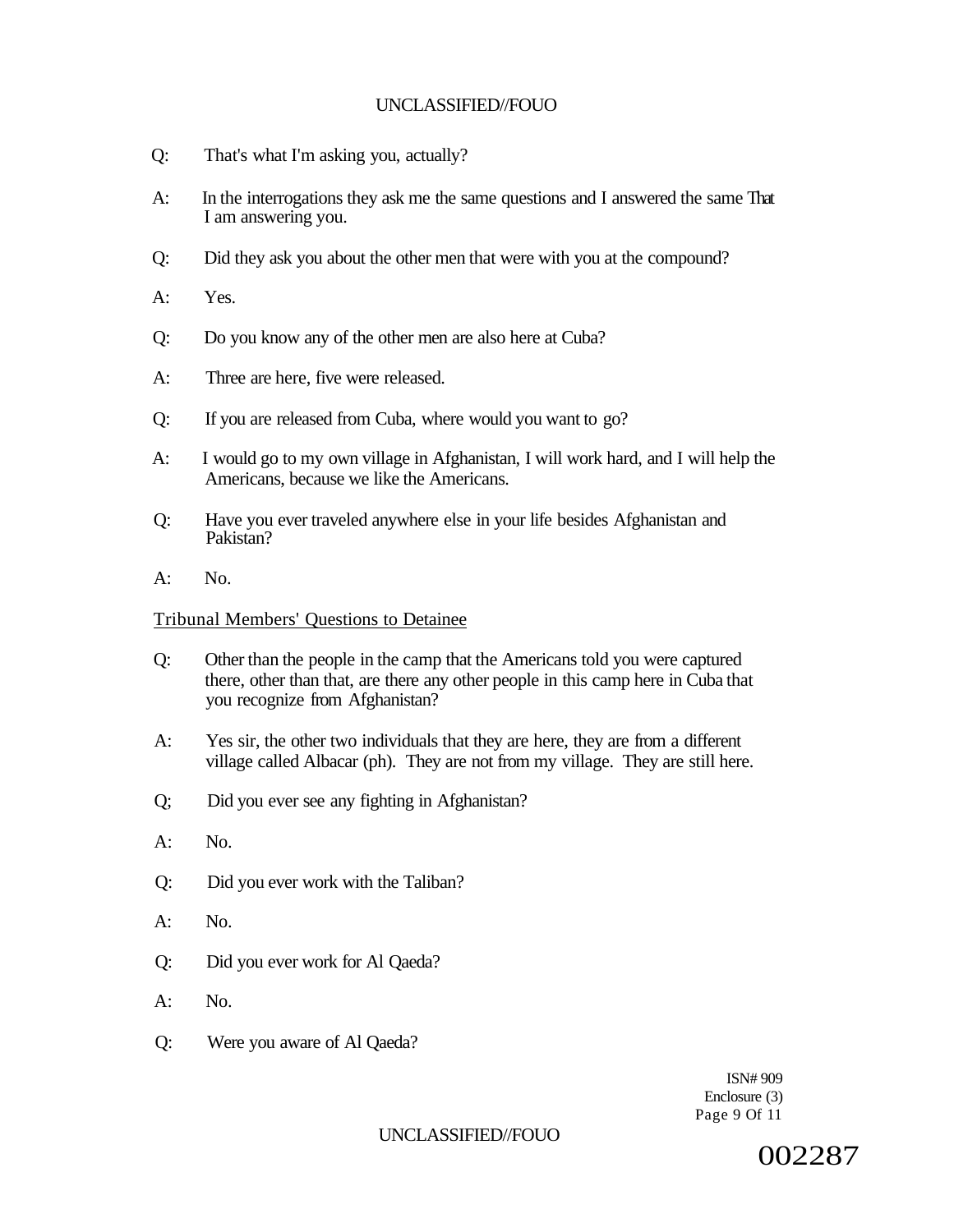A: I knew that the Arabs were with Al Qaeda until the Americans came; if not, they would take away all our dignities.

### Tribunal President's Questions to Detainee

- Q: When Osama bin Laden attacked the World Trade Centers in the United States, where were you? What country were you in?
- A: Sir, I was back home, I am 18 years old, 1 was very young at that time, and I heard on the radio that this happened.
- Q: After that did you go to Pakistan to work for a time?
- A: No, no sir I did not go there.
- Q: So you had gone to Pakistan before September  $11<sup>th</sup> 2001$ .
- A: That was before the Americans came in to my country that I went to Pakistan; after that I never went back.
- Q: When you were captured at Samoud's compound was that the first time you had seen Americans in Afghanistan?
- A We saw them in that day.
- $\overline{O}$ Did you ever take up arms against the Americans or the Northern Alliance?
- A' No.

#### Tribunal Members' Questions to Detainee

Q: You said earlier that the Taliban once put you in jail and beat you?

- A: Yes sir.
- Q: Why did they do this?
- A: My infant cousin was bom. We had a party. We were playing the drums. We were having fun. When they came they broke the tapes, the broke the drums, they took me to jail, they beat me with a cable and then they put salt on it. On my wounds I guess.
- Q: Because you were making music and they did not want you to make music and noise?

ISN# *909*  Enclosure (3) Page 10 of 11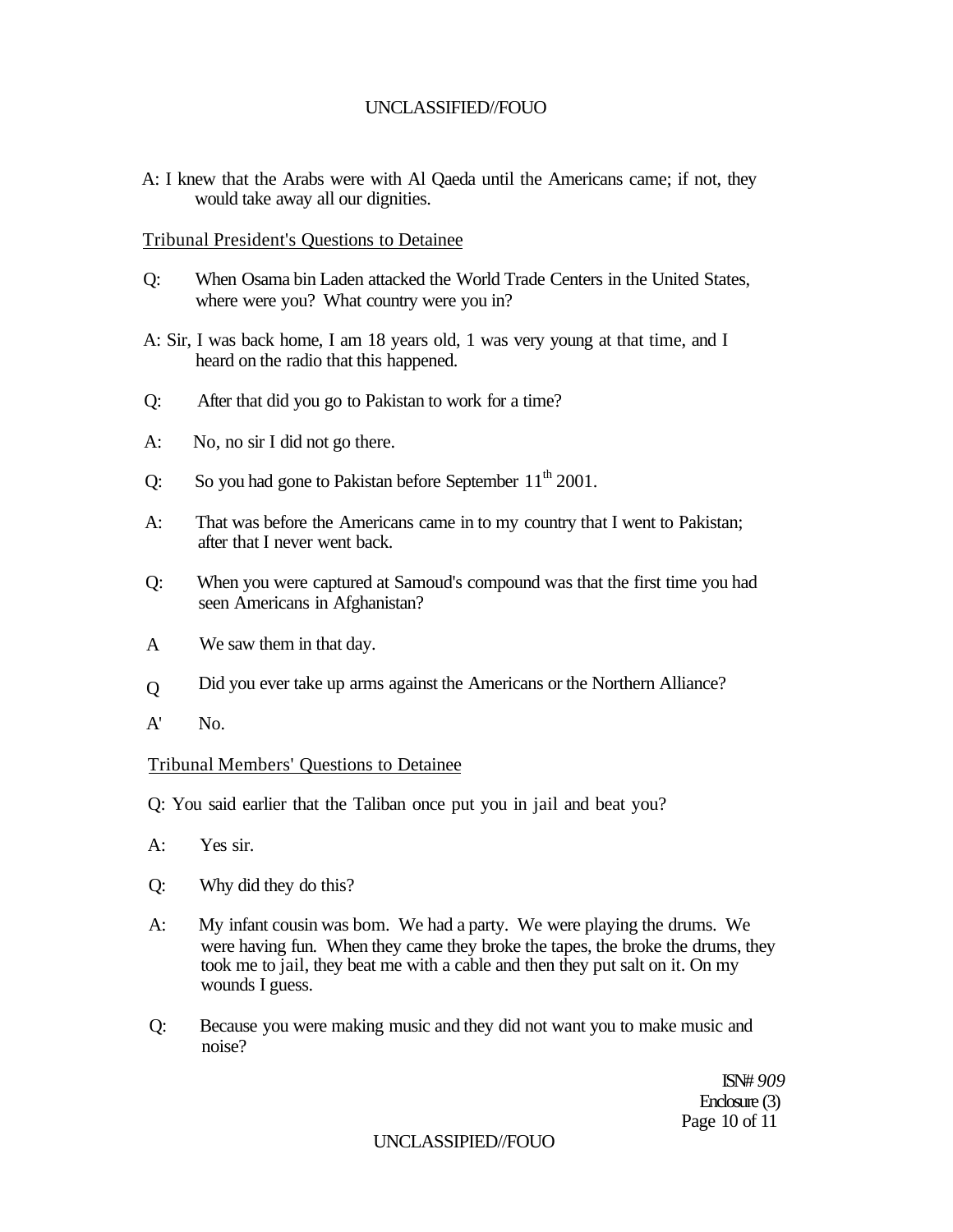### UNCLASSTFIED//F0UO

- A Yes sir.
- Q And how long did they keep you in jail?
- A Three months.
- $\overline{O}$ Were there other times that the Taliban gave you difficulties?
- A Yes sir, they punished the young generation, especially when they groom their hair they took the scissors and chop their hairs off, they beat on them on top of the property where the land was that they were working. It wasn't for me; it was the whole young generation.
- Q Did this happen to you personally, also?
- A Yes sir.
- Q And how old are you now?
- A Eighteen years old,

## AUTHENTICATION

I certify the material contained in this transcript is a true and accurate summary of the testimony given during the proceedings.



Colonel, U.S. Marine Corps Tribunal President

ISNW 909 Enclosure (3) Page 11 of 11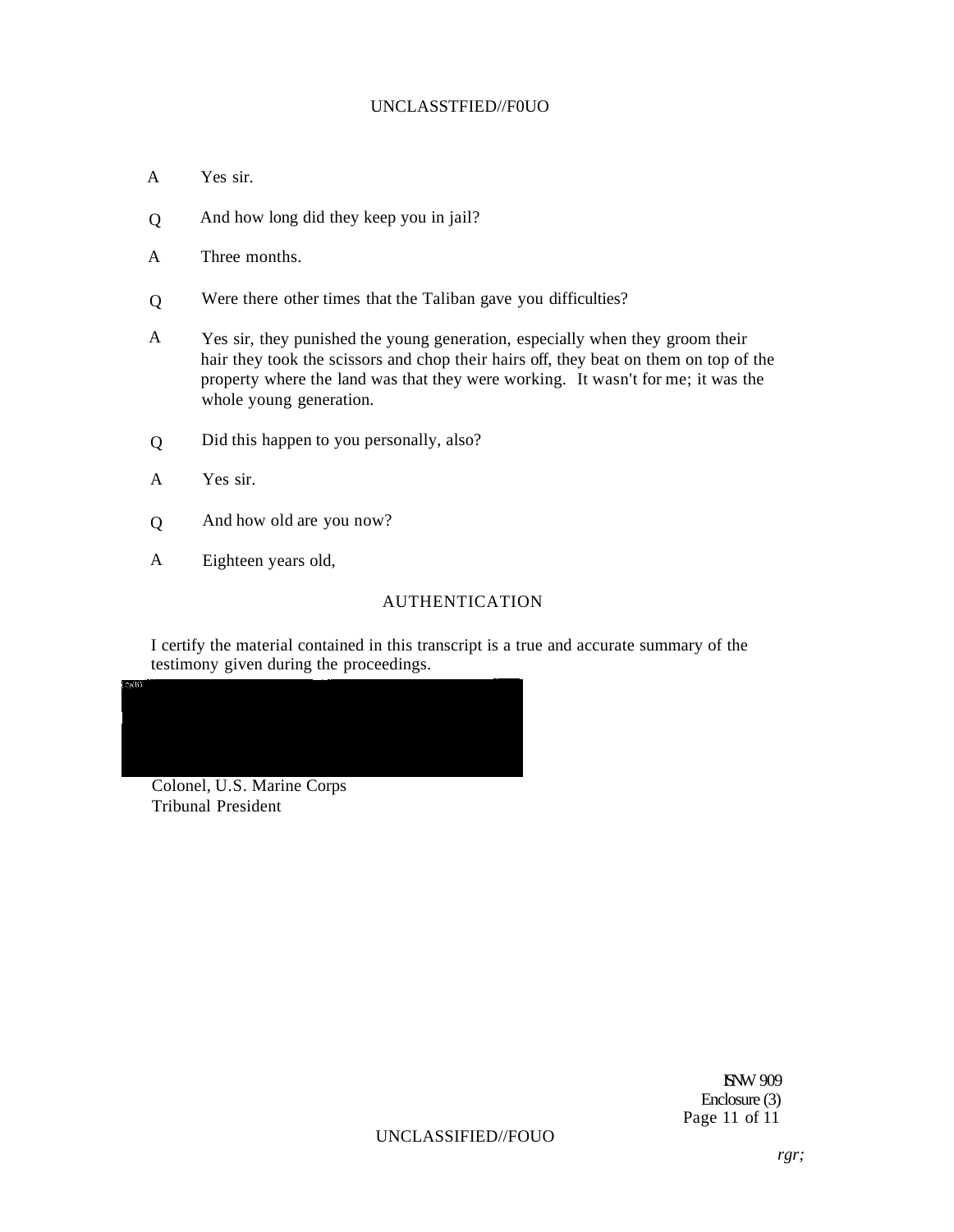### **Summarized Sworn Detainee Statement**

*The Tribunal President read the hearing instructions to the Detainee. The Detainee requested additional clarification of the purpose of the proceedings. The Tribunal President explained the process a second time. The Detainee then confirmed that he understood the process and had no questions. The Recorder presented the summary of evidence in full to the Tribunal As the Tribunal President explained the proceedings, the Detainee interrupted and stated the following;* 

Tribunal President: The Detainee had requested no witnesses or documents be produced for the Tribunal today.

Detainee: I don't have witnesses, but I have a lawyer in Italy.

Tribunal President: Your lawyer will not be available for this session.

Detainee: How can I bring witnesses? I have no witnesses. I have one friend that came with me from Afghanistan. He is here, I can bring him, and he will say everything. But he's not here, so I don't know who to bring as a witness.

Tribunal President: I understand. As we indicated earlier, and you indicated earlier, you have no witnesses to appear today.

Detainee: Yes, sir.

## *The Tribunal President then asked if the Detainee still wished to participate in the Tribunal, and if he would like to take the Muslim oath. The Detainee indicated he stilt wished to present evidence, and took the Muslim oath.*

### *The Personal Representative then stated each point of unclassified evidence separately to allow the Detainee to respond, and included notes he had gathered from the Detainee in a previous interview.*

Personal Representative: We met on the  $25<sup>11</sup>$  of October, three weeks ago, for about 70 minutes. We discussed the summary of evidence, and he (the Detainee) was given the options on how he wanted to present it. We decided we'd present the evidence together, especially since it's three weeks old.

Regarding the first two points now: *(3.a.l) The Detainee traveled from Germany to Afghanistan via Turkey and Pakistan in September 2001 and (3.a.2) The Detainee received training on the AK-47, RPG 's, grenades and pistols at al Farouq; all of the aforementioned training occurred sometime in September 2001:* On the first point, he said he did travel. On the second one, regarding the training on the different weapons systems at al Farouq, they will be addressed together. The training, he stated, on the AK-47 and RPG, were done in his home country of Algeria. He stated that every Algerian

> ISN# 703 Enclosure (3) Page 1 of 12

### UNCLASSIFIED//FOUO

00^290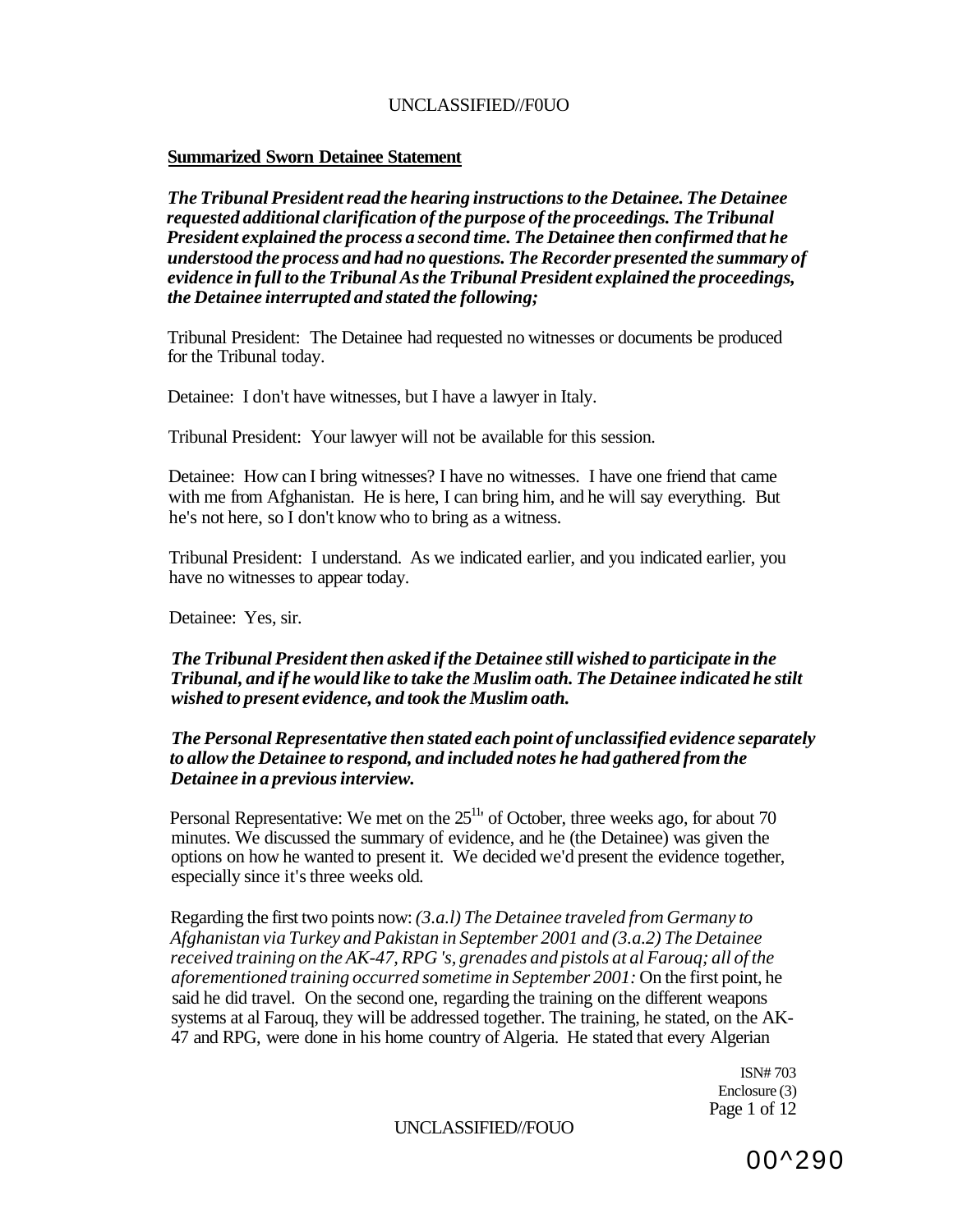was asked to perform two years of military training. When asked if he went to alFarouq, he said yes, he went there for 12 days and got some training; of course he received training, he stated he didn't go there as a tourist. For a matter of record, the Detainee stated he only received training on the AK-47. (To the Detainee): Is there anything you would like to add regarding this item?

Detainee: The five accusations, I confessed myself. What hurt me hurt my kids. I talked to interrogators for 2 *Vi* years. I didn't speak to thera to harm me, I was telling them the truth. I didn't want to lie to them, or (for) those to be used to harm me.

Penonal Representative: And I think as we proceed through the remaining evidence, that will come forward; your story and what you have said to be your truth.

Detainee: Yes.

Personal Representative: *(S.a.3) The Detainee received camouflage andphysical training at a facility near Kabul known as "Camp Nine " after America was attacked*  Regarding this, he stated in our previous meeting that he did not receive physical training or camouflage training. Others had gotten physical training, but the Detainee claims he did not.

Detainee: Yes.

Personal Representative; *(3.a.4) The Detainee was captured in a house where he stayed with a senior al Qaida leader in Faisalabad, Pakistan.* On this fourth point, he stated yes, he was in Pakistan. And you (the Detainee) may need to help me on this because there's a lot of information here. The houses, he stated, each had supervisors. The house you stayed at was (affiliated with the) al-Tabligh (Jamaat al-Tabligh) society. Their mission was to recruit Muslims. The people of al-Tabligh would move people between different houses, and he stayed at two houses. The first house was for two months, and the second one was for one month and ten days. You waited there until at such time you were told where to go next, and you were told to go to Faisalabad until people would come to give you your passport, and then send you back to Germany, which, is where you lived. You stated you were with three people, a Yemeni, a Russian and yourself. You went by car to this house, and the supervisor of that house was Abu Khalid. Abu Khalid would go to get food and supplies because he had a motorcycle. When you were at this house, you were all three told that you were brought to this house by mistake. You were told that after the evening prayer, you'd all be moved to another house. You told them you would not leave. Can you clarify the reasons you would not leave?

Detainee: Yes. I was here for about three months. They transferred me because of problems with people inside of house. There were always a lot of people. There were problems with food and sleeping areas. They didn't let me sleep or eat well, and nothing was organized, so I always had problems. One of the people from the Tabligh group told me they would take us to another house so we could be relaxed. A car came, and he

> ISN# 703 Enclosure (3) Page 2 of 12

UNCLASSIFIED//FOUO

002291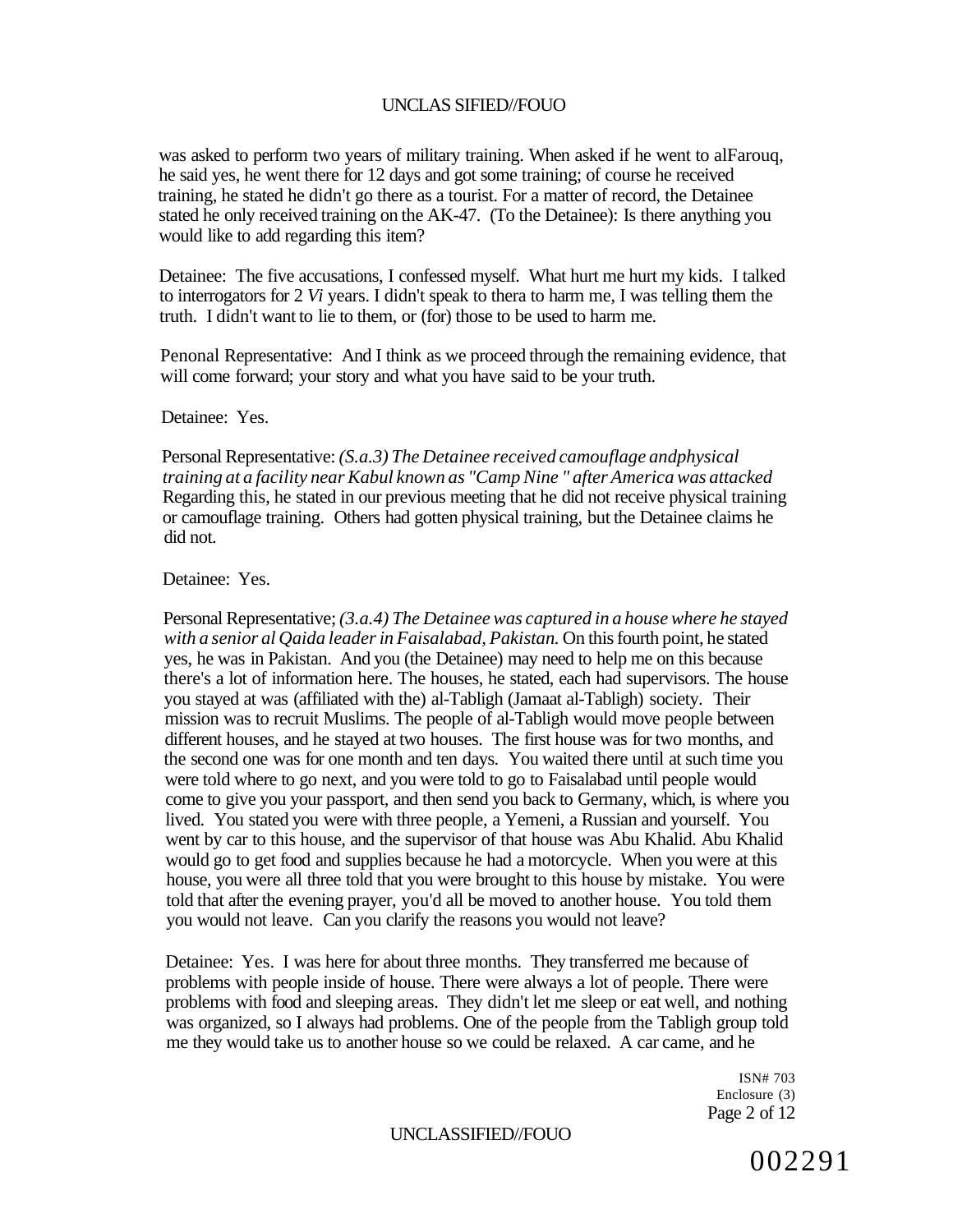brought us all three to Faisalabad. After going there, we stayed in one house. And then a vehicle came and took me to the house I was arrested. We stayed in that house for maybe an hour to an hour and a half. The supervisor of the house was a Pakistani named Abu Khalid. He told us you have to go to another house because it was a mistake. The house was big and nice, everybody had their own room, and I didn't want to leave. I had my own room and put my clothes and belongings in that room. I told him 1 wouldn't leave there until I get back my passport and then I'll leave. After the evening prayers, they brought the vehicle, and I was told to take my belongings and go with the Pakistani, but I refused to leave. I stayed there about two days. The guy from al Qaida, Daoud, questioned me as to who I was, what I was doing here and who brought me. I said I'm from Germany waiting on my passport. When I get it, I will leave. He said, no problem, you can stay here for a week. I stayed there for about twelve days and the Pakistani police came. They took us to prison. Daoud was arrested with us, you can ask him about us.

Personal Representative: That was consistent with the notes of our meeting on 25' of October. And it also covers the unclassified evidence, up to item 4, the circumstances of his capture. Regarding *(3. b. I) The Detainee carried an AK-47 on the battlefield* and *(3.b.2) The Detainee volunteered to fight on the Northern front in the vicinity ofBagram, and did so for a period of approximately two months,* you told me you did not carry an AK-47 on the battlefield. You stated you were with the Taliban because they were giving you freedom. When you were ordered to leave Afghanistan, you left the Taliban, and gave back the AK-47 you were given in Kabul. Regarding fighting on the 'Northern front, you explained that during that time there were three lines. The first line was the Taliban, the second line was the Pakistanis, and the third line was the Arabs. You told me you had no animosity or hate towards Americans, and that you did not come to Afghanistan for the purpose of fighting. You stated you came for personal reasons, and mentioned you wanted to express those reasons to the Tribunal. Do you still want to express those personal reasons to the Tribunal?

Detainee: I left Germany. I went to prisons in Germany and in Italy, a lot of prisons. In July 1999 was the last day I was in prison in Germany. I didn't have anything but my Polish girlfriend. I was told to go there to buy heroin because it was cheaper there; in Europe it is very expensive. We agreed that we would leave and buy (heroin) and come back. I went to Afghanistan and found everything. The Taliban officials did not let me leave Afghanistan. I had no passport or identification. They told me you cannot leave unless you are given an order. So for two months or so, they bought vehicles and told us to put our weapons in those vehicles, and then we left for Pakistan. That's it. I didn't enter there to fight with the Taliban. Even in Algeria when I was in the military, I did not complete my duty; I left before. Every time I was given a month for leave, I would leave for a year, I didn't like military training. I didn't like Afghanistan; I wanted to live in Europe. It was a mistake going to Afghanistan.

Tribunal President: Does this conclude your statement?

ISN#703 Enclosure (3) Page 3 of 12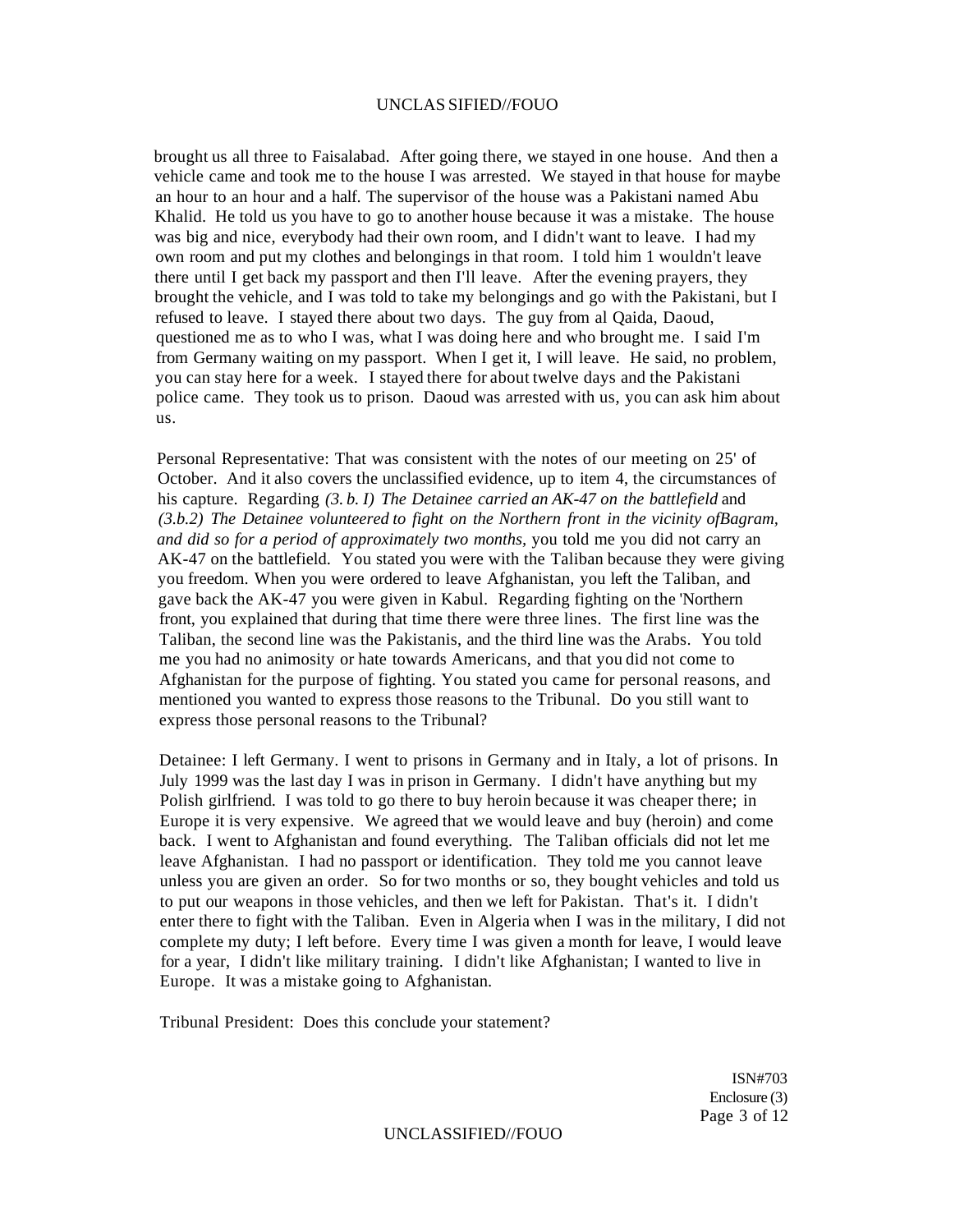Detainee: I don't understand. I have questions about the five points. The training at Camp Nine, I told the interrogators that I didn't have the training; I just told them the truth about the training others were doing. I could've said I never went to Afghanistan, they would've believed me. I didn't go there to fight. I didn't want to die; I have a wife, children and a girlfriend. I told them the truth from the time I left Germany until I went to Afghanistan. I didn't have the training. That was the first time I went to Afghanistan, so when I was told to go here or there, I went because I didn't know where to go. I chose to go with the Taliban because there were problems with the Arabs every day. The Taliban gave me the freedom to go anywhere. Arabs are given certain times to get up and certain times to go to the market. My friend and I had a lot of problems. We went to the Taliban and were relieved. The Taliban never told us anything and we were free to go to the market or anywhere. At that place, there were airplanes flying, they told us to leave that place and go to our families. I had a Kalashnikov, and gave it to them when the vehicles came, and went to Pakistan. I was the one that told them this. They asked (the interrogators), and I told them the truth. There's no lies in this story. There's no negative or positive, or anything added or taken from it.

Tribunal President: We understand. This is why we welcome your testimony here today to clear up any questions we might have.

Detainee: Now I was able to say it, and it is out

Tribunal President: We certainly welcome the truth, and appreciate your openness with these statements that you have made. We'll have some questions, but before that, is there anything else you'd like to make known to us?

Detainee: If you have a question, I will answer you.

*The Tribunal President then asked the Personal Representative if he had any questions for the Detainee, or had any additional information to present to the Tribunal.* 

Personal Representative: (to the Tribunal) Sir, the one point is that the statement he has made to this Tribunal was consistent with the session we had three weeks ago. I just have a couple questions for the Detainee.

Q: When did you move to Germany?

- A: I was in Italy, then Germany.
- Q: When did you go to Germany?
- A: 1994.

Q: Are you still a citizen of Algeria or Germany? What country do you claim for citizenship?

> ISN# 703 Enclosure (3) Page 4 of 12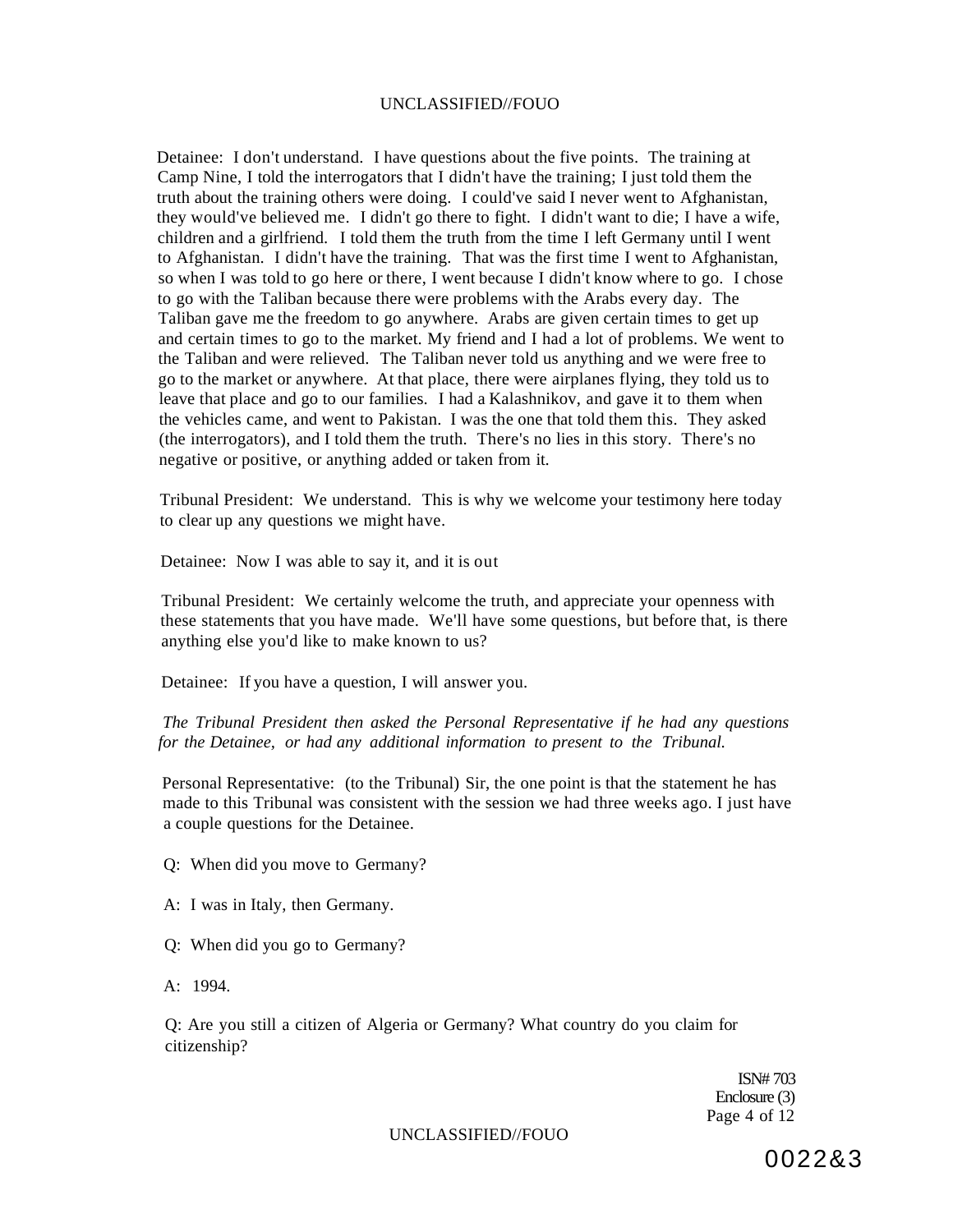A: I have Algerian citizenship and am a permanent resident of Italy.

Q: Did you travel to Afghanistan with legal papers?

A: No. It was a fake passport. It was not original.

Q: What was the reason why you traveled with a fake one?

A: In Germany, they wouldn't give me a passport, only a permit to just move from Hamburg. Even from Hamburg to Bamburg (phonetic)(another city in Germany), they would punish you.

Q: Is that because you had prison time?

A: Yes.

Q: So you traveled illegally, and for illegal reasons, to get pure heroin?

A: Yes.

Q: And who gave you the money?

A: I had money. And a person from Tabligh (Jamaat al Tabligh) brought me the tickets.

Q: Your main, prime reason to go to Afghanistan was for what?

A: Drugs.

Q: You did go to al Farouq to train on a Kalashnikov. Could you explain why you did that?

A: The person that brought me the tickets from Hamburg told me to go to Pakistan. He told me there'd be one or two people waiting for me. He gave me his name. When we got to airport at 2 a.m., they saw us because we didn't look like Pakistanis. We got a rental car, went to a hotel. We stayed there about three days. He showed us the way and bought us clothes. He bought us plane tickets from Karachi to Quetta. The reasons I went were not known to them. I didn't want them to kill me or anything. And they showed me where to go to get to the Taliban center. We stayed for two or three hours before we went to Kabul. They brought us a car just to get to Kabul, and then to Kandahar. When we got to Kandahar, they took us to a guesthouse for Arabs. When we went there, there were about 25 or 26 Arabs in the house. We stayed there about 3-4 days; we were divided into two groups, and we walked to al Farouq. Then the incident happened in the U.S., so they told us to leave al Farouq and go to the mountains. We were there for 12 days before we were taken to Kabul.

> ISN# 703 Enclosure (3) Page 5 of 12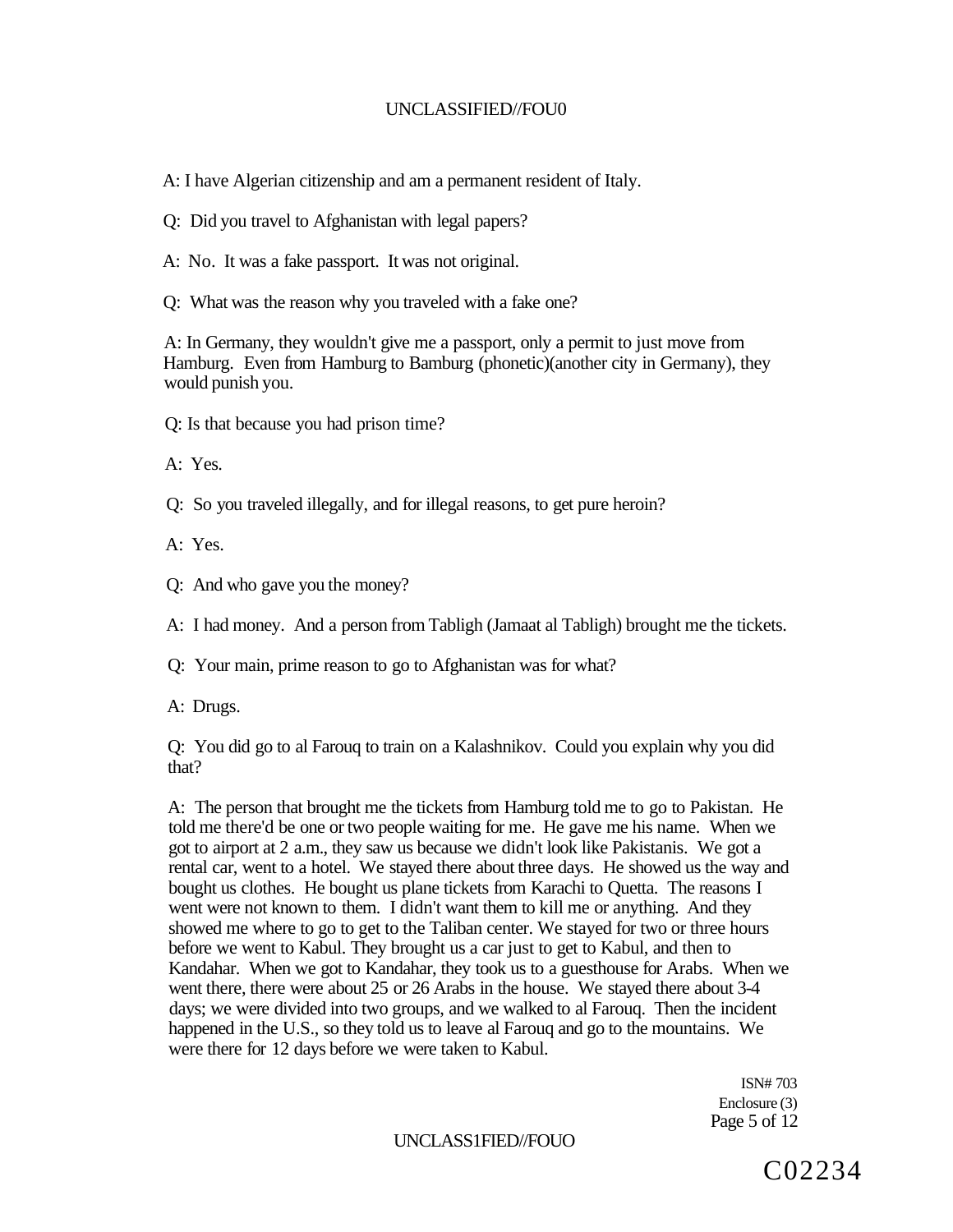*The Tribunal President then asked any Tribunal Members if they had any questions of the Detainee.* 

Q: Good afternoon. Ijusthave somethings I want to clarify from what you told us today. I'll go to the most recent first since it's fresh in our mind. When did you first realize you were going to al Farouq - in the guesthouse or before that?

A: When I got to it.

Q: You didn't know you were going until you actually got there?

A: We got to the place where there were a lot of military personnel; then I saw the flag, and it was what I remembered from a tape I saw in Germany. The flag had al Farouq written on it like I saw on the tape.

Q: What was the tape about that you saw in Germany?

A: A Moroccan missionary was the one that bought me tickets to Pakistan and was the one that showed me the tape. I saw a tape in which one was for Chechens, and one for Afghans. He would show the tapes and ask if you wanted to be a jihad fighter, and would buy them tickets to send them there.

Q: This man was not a Jamaat al Tabligh person, he was someone else?

A: He walked by himself, and you would always see him at the mosque.

Q: Is that where you first met him was in a mosque?

A: Yes.

Q: And that was in Germany; the mosque you attended?

A: Yes.

Q: So he wanted you to go to be a fighter, but you went for other reasons as you said?

A: Just go and train and come back, he told me if you want to stay, then stay. I (old him I would go, but inside myself I knew I was coming back.

Q: Did you believe or know him to be an al Qaida person?

A: Before I didn't know, but right now, I think he is.

Q: When you went to Afghanistan to get the drugs, was it to sell them to earn a living or use them because you needed to?

> ISN# 703 Enclosure (3) Page 6 of 12

UNCLASSIFIED//FOUO

C0££35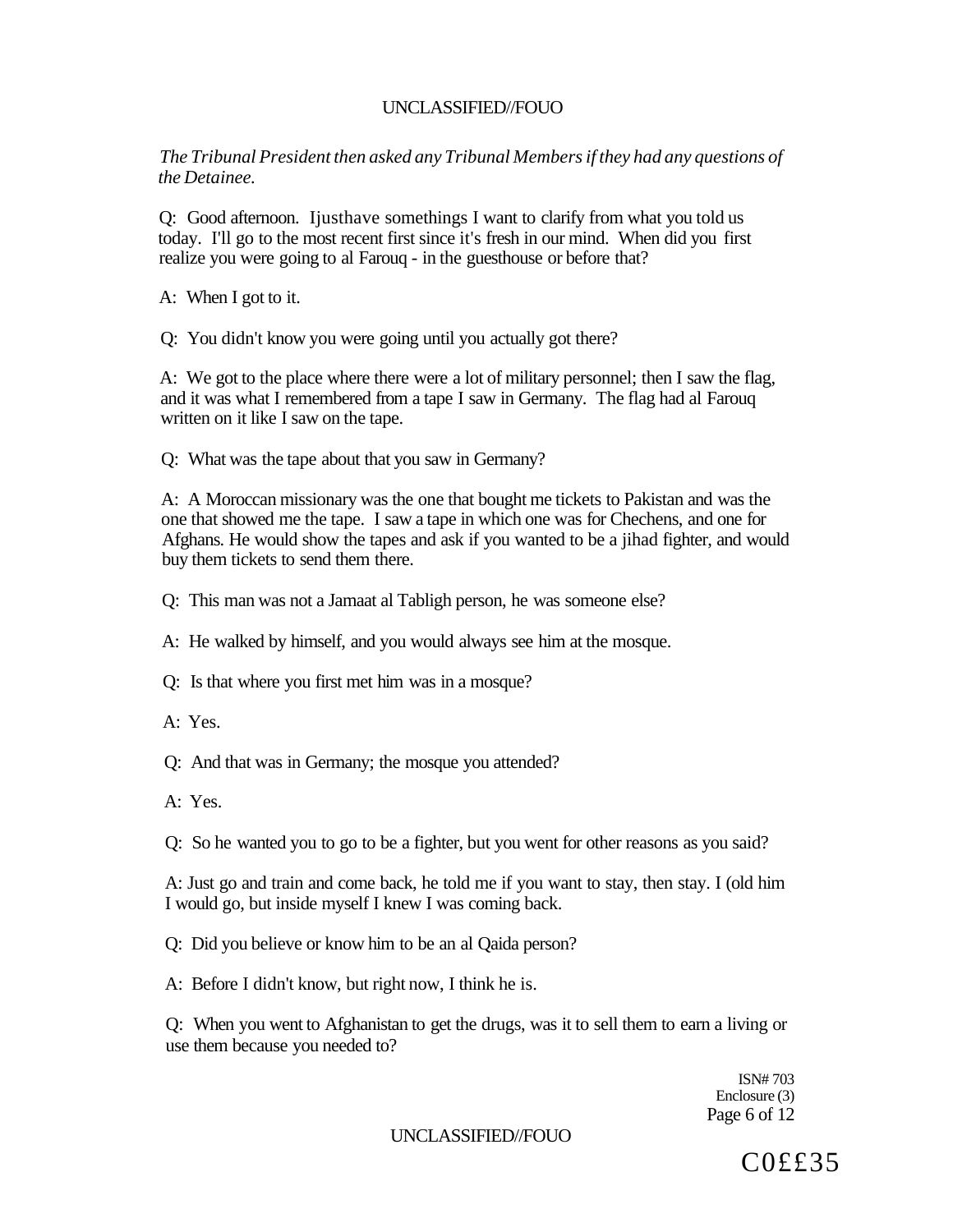A: I didn't want to use them. I wanted to earn money to open a club with my girlfriend in Germany. If you can contact her, you can ask her.

Q: And she encouraged you to do this?

A: We both chose this together. I knew her from before when we used to go to dance clubs together and do cocaine together. In 1999 when I got out of prison, I found out a kilo is cheaper in Afghanistan. It was \$700 per kilo in Afghanistan, but in Germany, it would be worm \$330,000 for one kilo. I wanted to bring 5 or 6 kilos back, sell it for money and buy a club. I hated being in prison.

Q: Reference your timeline of the things you were doing in Afghanistan; which happened first, when you were in al Farouq and you tried to leave, or when you went there and got the drugs, tried to leave hut they wouldn't let you?

A; First thing I went to Kandahar. We didn't know directions or the language, and the Moroccan guy told us where to go. When we entered Kandahar walking, we just wanted to make it to our goal. We got to Camp 9, and they wouldn't let us leave. I had problems with them until the Taliban came, and I went with them. Then I went to Bagram. Any crowd that came in with the food, I went with them, no problem. I was free, no one was telling me to sit, get up, move; no one was telling me to do that. Even the Taliban told us to go to Pakistan, and we went.

Q: I thought there was a part where you mentioned that you were trying to leave, but you weren't permitted to because you hadn't received an order to leave?

A: In Camp 9,1 was told not to do anything without an order. They wouldn't even let us by food from the outside. Every day, rice and tea, rice and tea, rice and tea. It was like a house with no neighbors.

Q: How long were you at Camp 9?

A: About a month ox 25 days.

Q: You mentioned you didn't get the camouflage or physical training, but others did; what did you do instead?

A: Even in the morning they would tell me to get up and run to do the physical training, and I would curse them. I did not want to run. I always had a problem running. Especially when you are sleeping, they would come and wake you up to run; this is why I left the military there in Algeria.

Q: They just let you do your own thing for a month?

1SN# 703 Enclosure (3) Page 7 of 12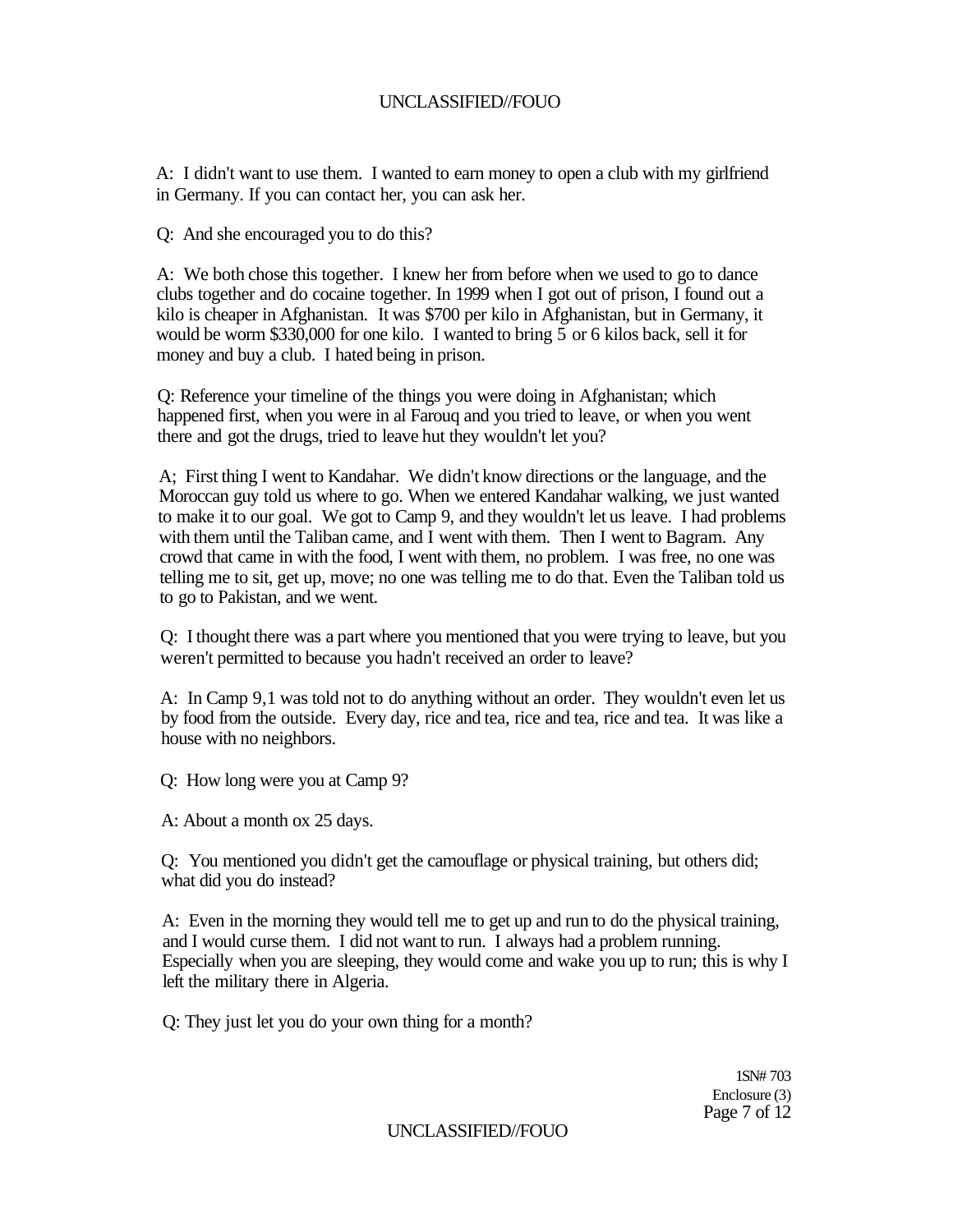A: They couldn't do anything; I was in my room sleeping. I would put a big piece of wood on my door so they couldn't open the door until about 9 a.m. in the morning. They gave me and my friend bad treatment.

Q: You mentioned you gave your rifle back to someone; where did you get it in the first place?

A: The Taliban gave it to me. When we were leaving, they took them from us. The magazines were taken, too.

Q: Was this at Bagram that this happened?

A: Yes.

Q: So at al Farouq and Camp Nine, you didn't have a weapon?

A: There was training, but they don't give you one.

Q: What kind of training did you have in the Algerian military?

A: We trained a lot, for about six months. We trained on Kalashnikov and RPGs; mostly old Russian weapons.

Q; And there was a time you decided you didn't want to do that anymore and you went to Italy?

A: I don't understand.

Q: 1 thought you said you finished your Algerian service before it was supposed to end. Is that correct?

A: No, I was finished and detained in prison. I was then given my papers in January 1979. I left the prison in February 1984. It was about 5 years. In the law, it says two years. The rest of the time was all prison. I would be arrested; then released, then arrested again, then released so I got my papers and left. In 19861 left and got married. In 1990,1 went to Italy and haven't been back to Algeria since.

Q: You said you had awife and children. Are they in Algeria or Italy?

A: Algeria. I have 4 kids.

Q: So when you were in Italy, you had permission to live there. In Germany did you have permission?

> ISN#703 Enclosure (3) Page 8 of 12

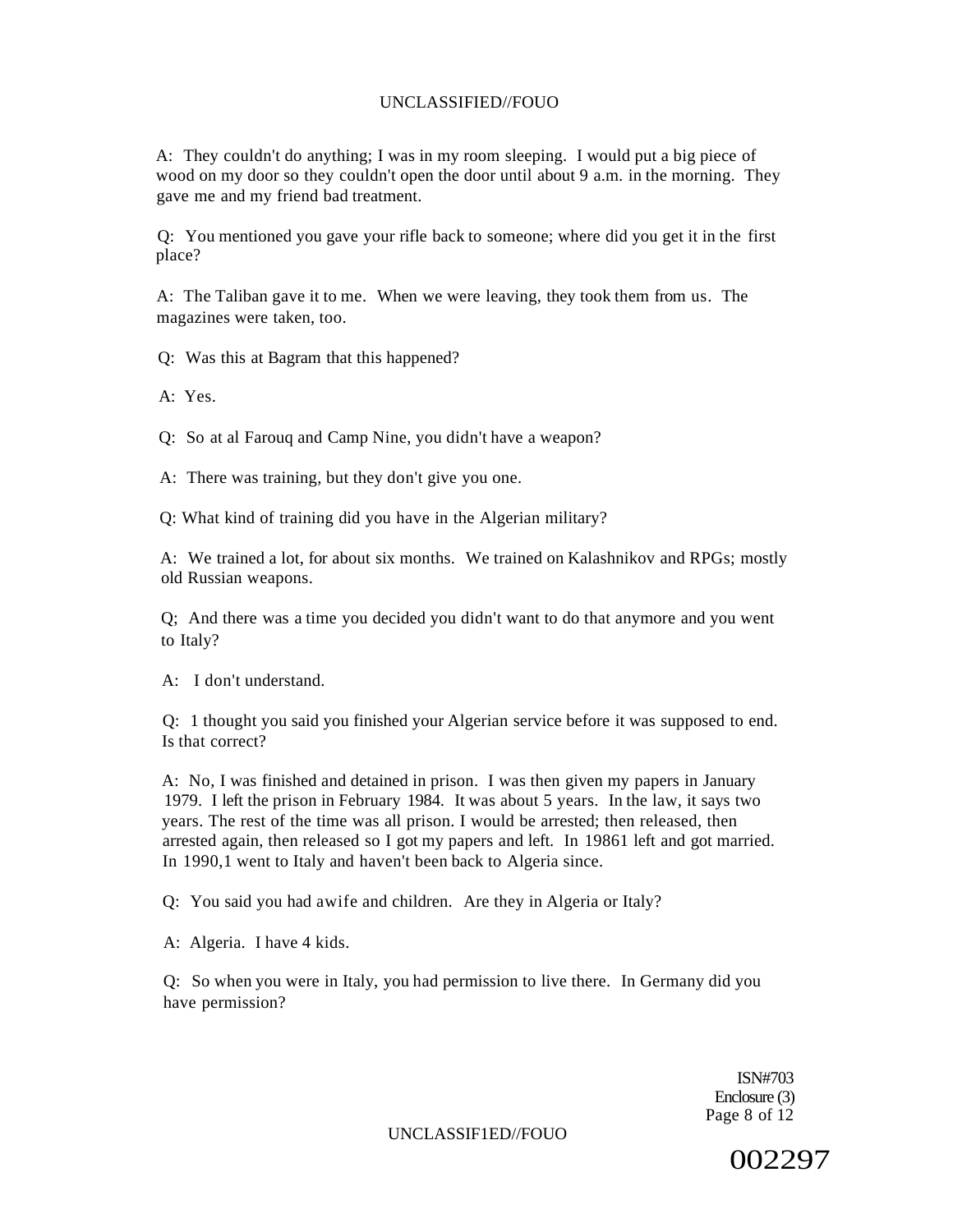A: I didn't give them my true name in Germany. In Italy, I had given my real name, and they will not give you permission for both places at the same time. I went to visit Germany and liked it so I decided to stay. I stayed for a month until I met a German, and so I got married. I stayed with her and forgot about Italy.

Q: Going back to the house in Faisalabad; when they mentioned you were in a house with a senior al Qaida leader, was that Daoud or someone else?

A: I didn't know his name, but after we were arrested, they showed us a picture and told us it was Abu Zubaydah.

Q: Was that the person you knew as Daoud?

A: Yes, he came in and said, "My name is Daoud." We all knew him by that name until we were arrested.

### *At this time, the other Tribunal Member addressed the Detainee.*

Q: Just a few questions. How long did you spend on your plan to leave Germany to go to Afghanistan to buy drugs to finance a club; how long did you think about that?

A: It was in my head a long time ago. I always heard about the product being cheaper there. I had a chance to go because of the Moroccan. When the chance came, then I planned.

Q: Just for the cheap drugs?

A: Yes.

Q: Would it make any difference to you who you had to work with to get those cheap drugs?

A: Yes. I brought a lot of information with me from Afghanistan.

Q: I don't think you understood the question. You took a free ticket to get to Afghanistan; you had help to get there.

A: The person that showed me the tape paid for the ticket.

Q: And the person that showed you the tape showed you military training camps?

A: He didn't tell me anything. After showing me the tape, he asked me if I wanted to go to Chechnya or Afghanistan. I will buy you a ticket to this country or the other.

Q: To do what?

ISN# 703 Enclosure (3) Page 9 of 12

UNCLASSIFIED//FOUO

002298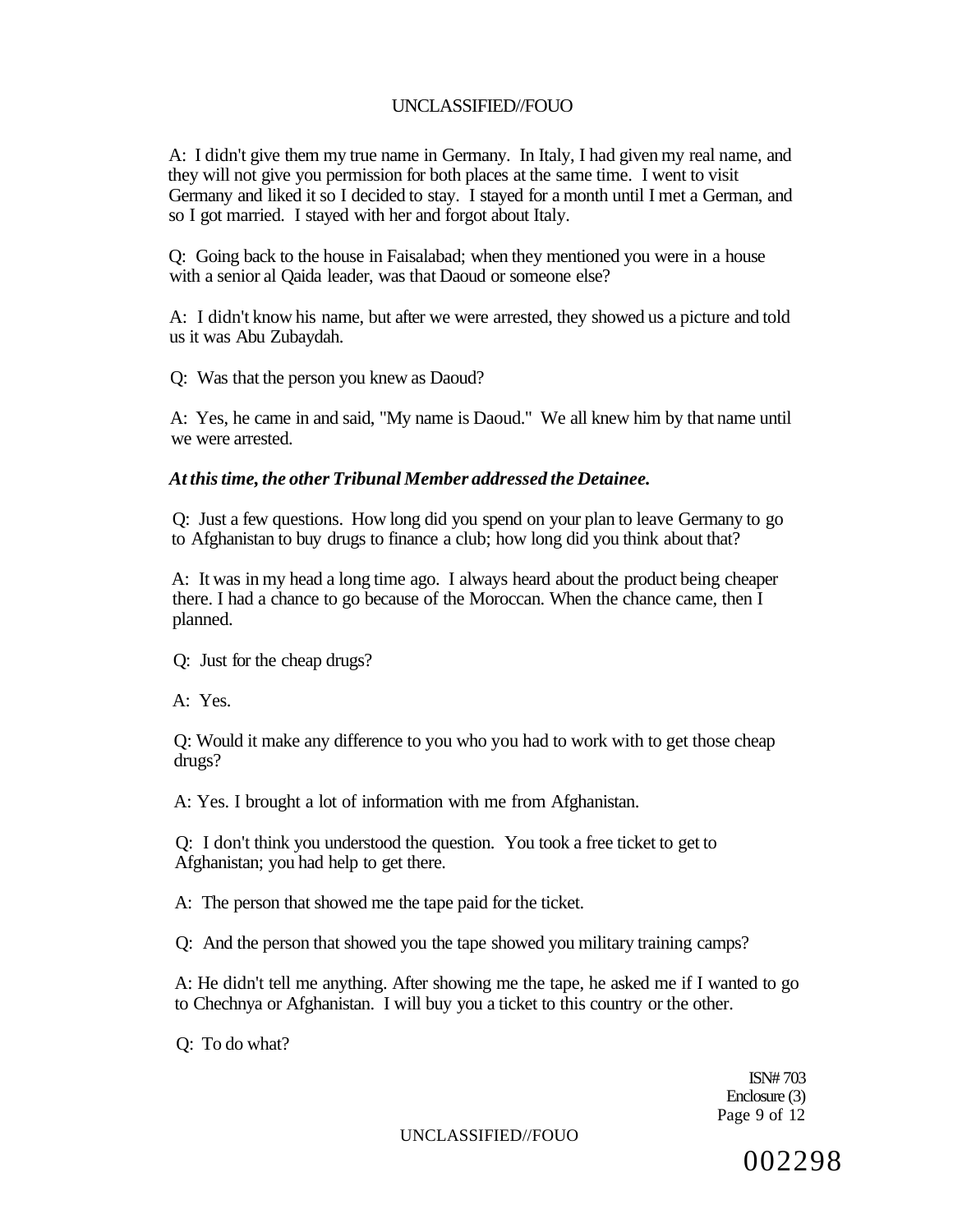A: To train; to become a mujahadin. The Chechen tape was difficult, and so I decided to go to Afghanistan.

Q: With your love of the military it seems strange you would want to go to Afghanistan to get training even though you could get drugs there. They just bought you a free ticket to get into the country.

A: Not because I couldn't get the tickets, I did this because I didn't know the way to get there.

Q: What did you do for a living when you were not in prison?

A: Which prison?

Q: What did you do for a living; what was your occupation? In Germany and Italy?

A: I was helping a cook, and I was selling vehicles. I was also a thief. In Italy and Germany we were thieves. We would steal things.

Q: How much cash did you have on you when you left Germany for Afghanistan?

A: I had 17,000 Marks. I took 11,000 formy girlfriend, and took 6,000 withme.

Q: And it was 700 Marks per kilo?

A: At the beginning, I didn't want to buy anything yet.

Q: You left Germany for Afghanistan with about 17,000 Deutschmarks?

A: In Germany, I had 17,000 marks. When I left, I took 6,000 Marks, and 11,000 with my girlfriend.

Q: When you were in Camp Nine, who was your friend? Did he travel with you?

A: When he saw the tape of Afghanistan, he just wanted to visit. He bought a ticket that was a two-way ticket to go and come back. I didn't even tell my friend I was going there for drags. When I went to the market, I didn't take him with me, I went alone.

Q: So he bought his own ticket from Germany to Afghanistan?

A: The Moroccan bought it. He showed us a Pakistani visa and passport, and he was the one that showed us the way and bought us the tickets. The visa was for three months, or 90 days.

> ISNfi 703 Enclosure (3) Page 10 of 12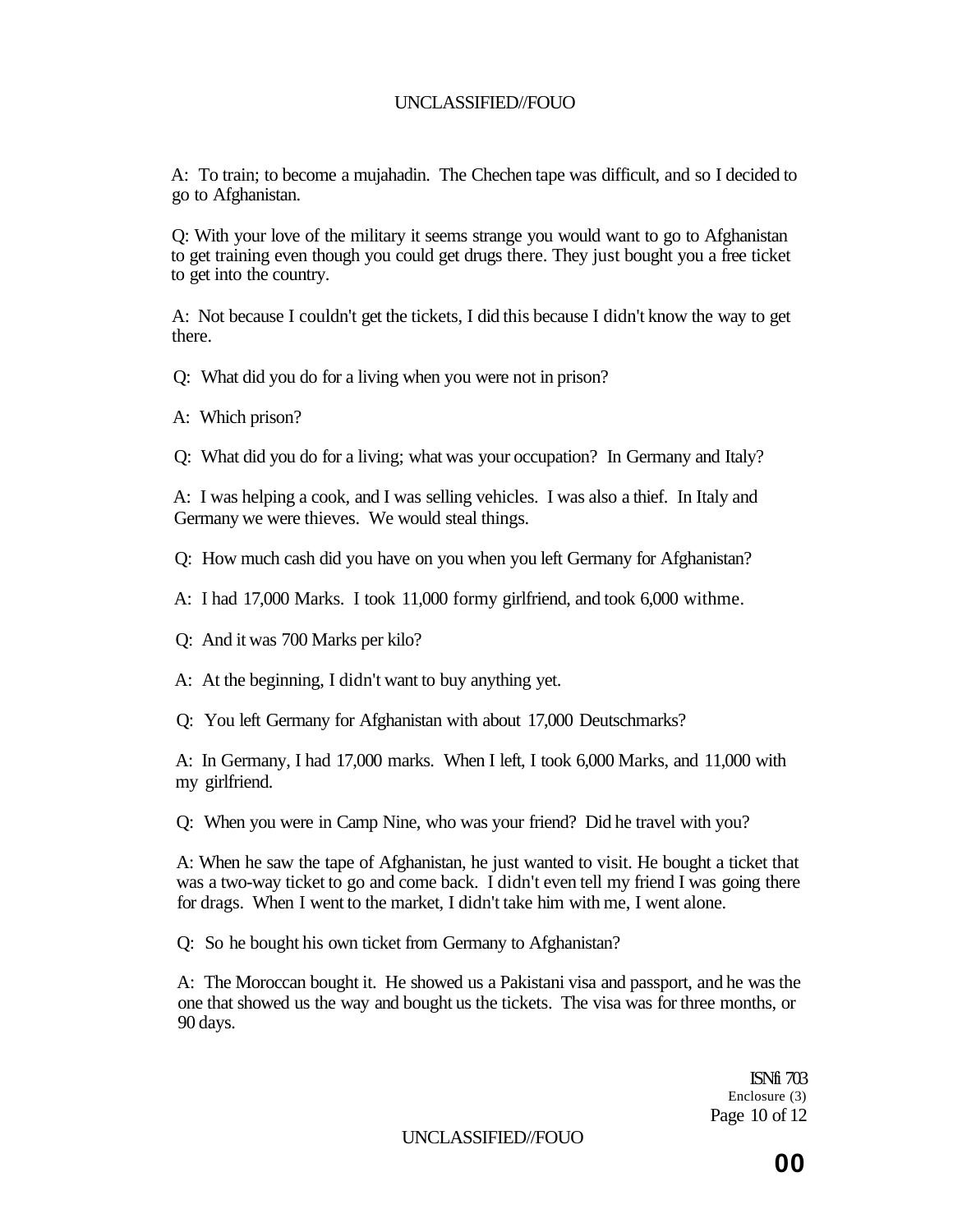Q: So basically you worked with the Taliban to try to get drugs?

A: No, no. If the Taliban knew, they would kill me.

Q: I don't mean you told the Taliban what you were going to do. I meant you worked with the Taliban to get what you wanted.

A: Yes, because they don't tell anyone where to go, and you are not afraid to go wherever.

## *The other Tribunal Member then addressed the Detainee a second time.*

Q: If you were to be released, where would you go and what would you do?

A: My goal is to go back to Germany and open a club and relax. I've told everyone that. I don't want to live in any Arab country. I want to live in Europe; I like Europe. "We would meet in Germany or Italy. Italian interrogators came here two years ago. They interrogated me about when I went to Germany. They told me they didn't have a problem with me. They have my passport and everything. Germany or Italy is where I'd like to live. I would want to bring my kids from Algeria. That's what is in my thoughts.

# *The Tribunal President then asked if anyone else had questions for the Detainee,*

Personal Representative: One short question; I remember when we talked during our session, you talked about your Muslim religion. Could you clarify to me if you consider yourself a strong and dedicated Muslim, or to what level do you consider yourself a Muslim?

Detainee: I just know my parents would prayandfast. They passed away. Idon'thave any problems.

Personal Representative: But you did not go to Afghanistan to answer a fatwa or to fight for any religious cause?

Detainee: No, I don't know, not a fatwa. My parents raised us not to cause problems and to be peaceful.

## *The Tribunal President thanked the Detainee for his testimony, and Began explaining the rest of the Tribunal process. The Detainee interrupted and stated the following:*

Detainee: I would also like to tell you that I do not have any problems with the United States of America, or any other country. From my side, in my heart, I don't have anything against (the U.S.).

> ISN#703 Enclosure (3) Page 11 of 12

UNCLASSIFIED//FOUO OOkUiOO